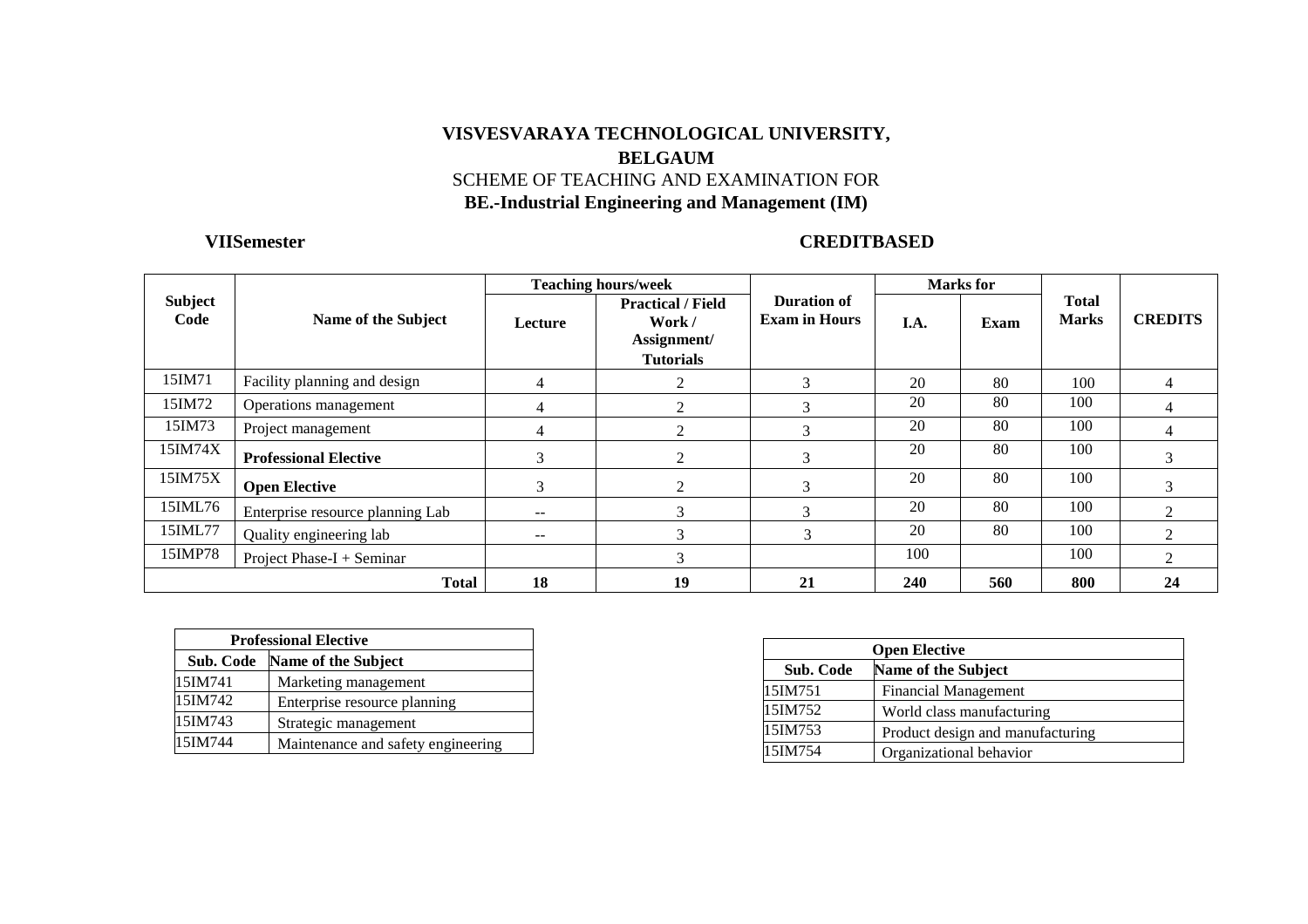# **VISVESVARAYA TECHNOLOGICAL UNIVERSITY, BELGAUM**  SCHEME OF TEACHING AND EXAMINATION FOR **BE.-Industrial Engineering and Management (IM)**

# **VIIISemester CREDITBASED**

|                 |                                         | <b>Teaching hours/week</b> |                                                                       |                                     | <b>Marks</b> for |      |                              |                |
|-----------------|-----------------------------------------|----------------------------|-----------------------------------------------------------------------|-------------------------------------|------------------|------|------------------------------|----------------|
| Subject<br>Code | Name of the Subject                     | Lecture                    | <b>Practical / Field</b><br>Work /<br>Assignment/<br><b>Tutorials</b> | Duration of<br><b>Exam in Hours</b> | I.A.             | Exam | <b>Total</b><br><b>Marks</b> | <b>CREDITS</b> |
| 15IM81          | Supply chain management                 | 4                          |                                                                       | 3                                   | 20               | 80   | 100                          |                |
| 15IM82          | Total quality management                | 4                          |                                                                       | 3                                   | 20               | 80   | 100                          |                |
| 15IM83X         | <b>Professional Elective</b>            | 4                          |                                                                       | 3                                   | 20               | 80   | 100                          |                |
| 15IM84          | <b>Internship/Professional Practice</b> | $\overline{\phantom{a}}$   | $\sim$                                                                | 3                                   | 20               | 80   | 100                          |                |
| 15IMP85         | <b>Project work Phase II</b>            |                            |                                                                       |                                     |                  |      |                              |                |
| 15IMS86         | <b>Seminar</b>                          |                            |                                                                       | 3                                   | 20               | 80   | 100                          |                |
|                 | <b>Total</b>                            | 12                         | 09                                                                    | 15                                  | 120              | 400  | 500                          | 20             |

| <b>Professional Elective</b> |                             |  |  |  |  |
|------------------------------|-----------------------------|--|--|--|--|
| Sub. Code                    | <b>Name of the Subject</b>  |  |  |  |  |
| 15IM831                      | Just in time Manufacturing  |  |  |  |  |
| 15IM832                      | Automation in manufacturing |  |  |  |  |
| 15IM833                      | Lean manufacturing          |  |  |  |  |
| 15IM834                      | Automobile Engineering      |  |  |  |  |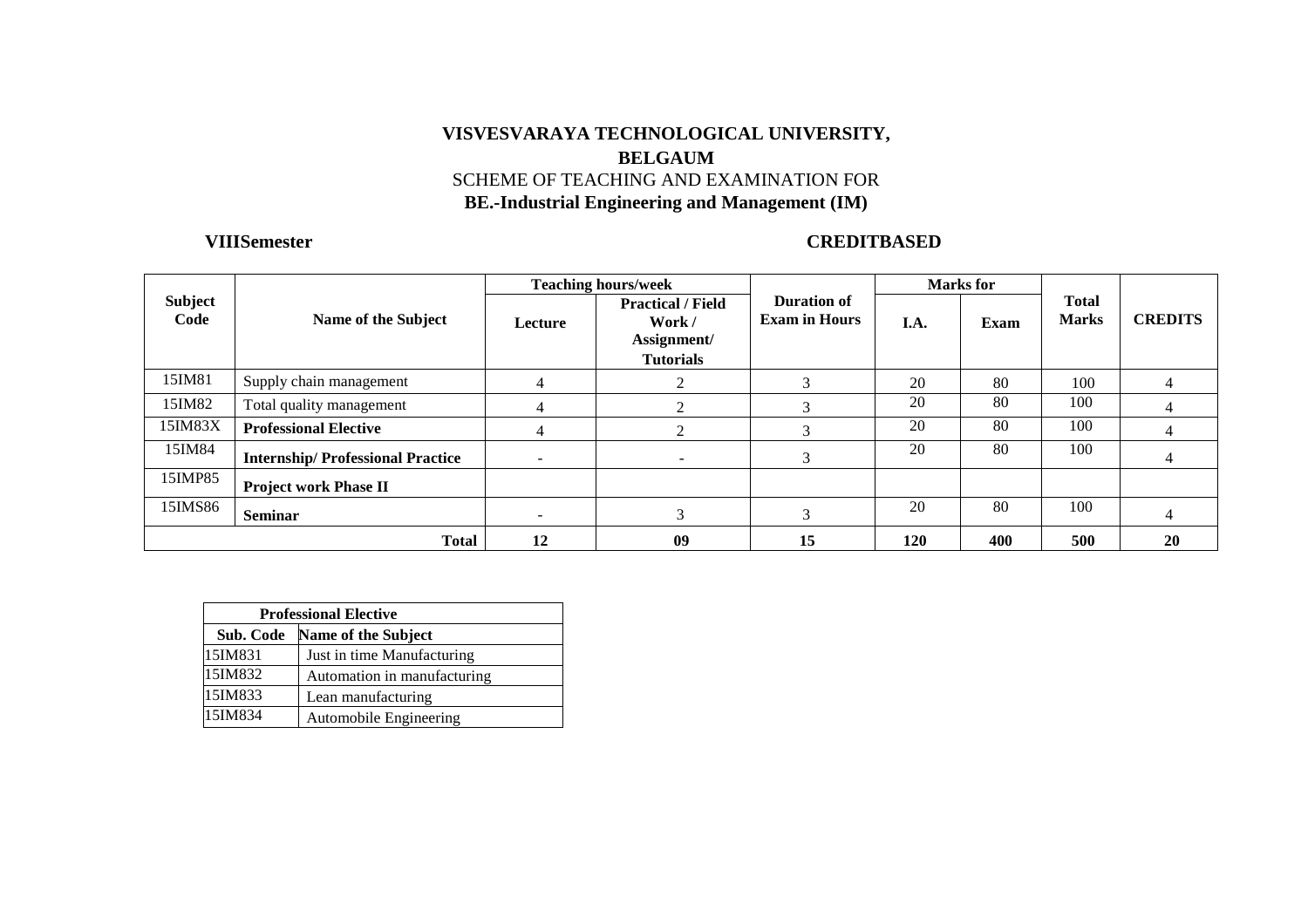### VII SEMESTER

## **FACILITY PLANNING AND DESIGN**

| Subject Code                | 15IM71 | No. of Credits    | $: 3 - 0 - 0$ |
|-----------------------------|--------|-------------------|---------------|
| No. of Lecture Hours / Week | : 04   | Exam Hours        |               |
| Total No. of Lecture Hours  | : 50   | <b>Exam Marks</b> | : 80          |

### **COURSE OBJECTIVES**

- 1.To know the importance of location, layouts and material handling
- 2.To know and distinguish between different approaches to layout and draw activity relationship chart
- 3.To compute space requirement and demonstrate skills in area allocation and construct the layout.
- 4.To examine the quantitative approaches to facility planning and identify the different models.
- 5.To know the different computerized techniques and model appropriate design.

# **COURSE CONTENT**

### **UNIT-1**

**Plant Location:** Factors influencing plant location, theories of plant location, plant layout – objectives of plant layout, principles of plant layout, types of plant layout, their merits and demerits, facilities design function: objectives. Simple exerciseson layouts.

  **Introduction to Material Handling:** Objectives and principles of material handling, unit load concept, Basic handling equipment types,Common material handling equipments

# **UNIT – <sup>2</sup>**.

**Plant Design:** Layout procedure, study of some approaches (Immer, Nadler, Muther, Apple James and Reed's approach), systematic layout planning, the activity relationship chart, Constructing the activity relationship chart,Activity relationship diagram.

### **UNIT – 3**

 **Space Determination and Area Allocation:** Factors for consideration in space planning, receiving, storage, production, shipping, tool room and tool crib, other auxiliary service actions, establishing total space requirement, area allocation factors to be considered, expansion, flexibility, aisles column, area allocation procedure, the plot plan.

**Construction of the Layout:** Methods of constructing the layout, evaluation of layout, efficiency indices, presenting layout to management..

### **UNIT – 4**

### **12 Hours**

**08 Hours**

#### **12Hrs**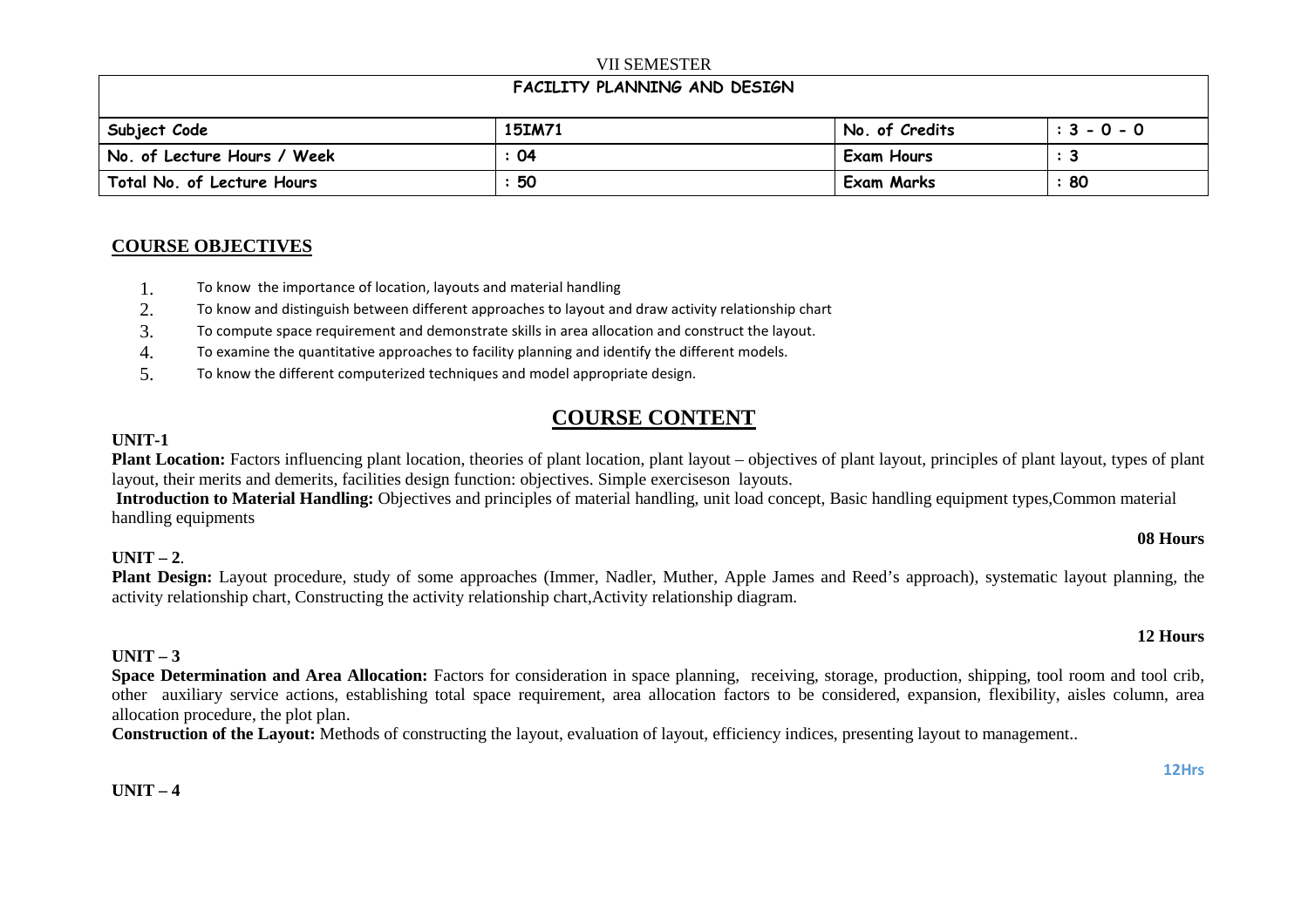**Quantitative approaches to facilities planning:** Deterministic models, single and multi facility models, Conventional layout model: Block stacking,location allocation models,

Layout Models: Warehouse layout models, waiting line models, Storage models.

# **UNIT – 5**

 **Computerized Layout Planning:** Computerized relative allocation of facility techniques (CRAFT),Plant layout Evaluation Techniques(PLANET), Computerized Relationship Layout Planning (CORELAP),Comparison of computerized layout techniques.

**10 Hours**

**08 Hours**

## **COURSE OUTCOMES:**

Upon completion of this course, students should be able to:

- 1. Identify the planning srtrategies for implementation,evalution and maintaining the facility.
- 2. Arrive at suitable layout for given situations having understand different approaches.
- 3. Demonstrate the Space determination and area allocation procedure, construction of the layout.
- 4. Analyze the quantitative methods and models to determine for the plant location.Explain the warehouse and waiting line models.
- 5. Demonstrates the ideas on various types of layout and evaluation techniques using computers.

### **TEXT BOOKS**

- 1. **Plant layout and material handling** James M. Apple, 3nd edition John, Wiley and sons, 1991.
- 2. **Facility layout and location** Françoise, R.L. and White, J.A, McGraw Hill 2<sup>nd</sup> edition, 1994.

### **REFERENCE BOOKS**

- 1. **Practical layout** Muther Richard -McGraw Hill-1956.
- **2. Plant layout design** James.M Moore, Mac Millon co.1962.
- **3. Facilities design –**SundereshHeragu, PWS publishing company-ISBN-0-534-95183, August 2008
- 4. **Facilities planning –**Tompkins white –wiley India Pvt ltd 3rd edition.
- 5. **Facility Layout and Location**, Richard LFrancies. 2nd Edition PHI learning Pvt. Ltd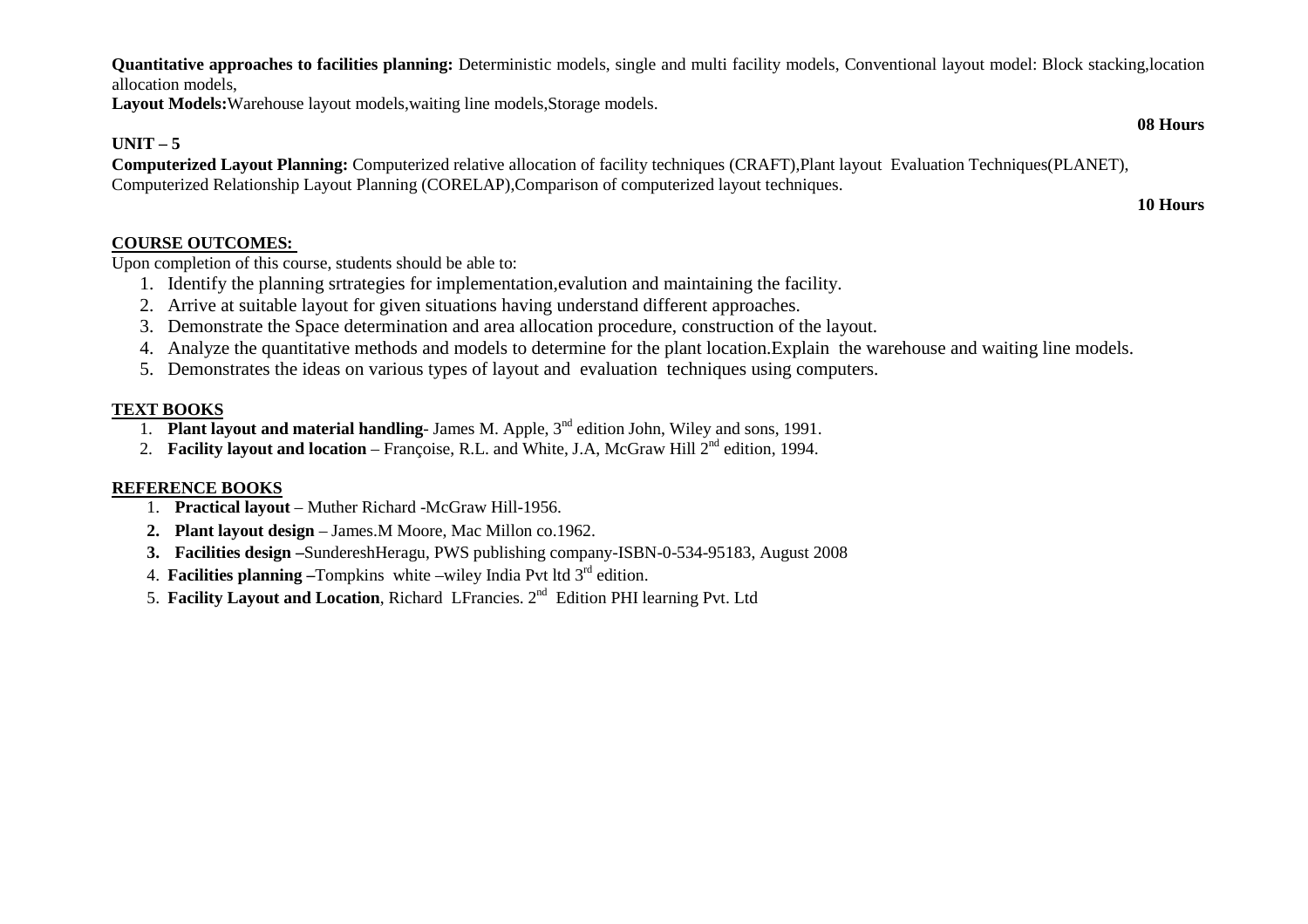## **OPERATIONS MANAGEMENT**

Subject Code: 15IM/IP72IA Marks : 20 No. of Lecture Hrs./ Week : 04Exam Hours : 03 Total No. of Lecture Hrs.: 50 Exam Marks : 80

Module 1

OPERATIONS MANAGEMENT CONCEPTS: Introduction, Historical development, The trend: Information and Non-manufacturing systems, Operations management, Factors affecting productivity.

 OPERATIONS DECISION MAKING: Introduction, Management as a science, Characteristics of decisions, and Framework for decision making, Decision methodology, Decision support systems, Economic models, and Statistical models. 10 Hours

### Module 2

FORECASTING DEMAND: Forecasting objectives and uses, Forecasting variables, Opinion and Judgmental methods, Time series methods, Exponential smoothing, Regression and correlation methods, Application and control of forecasts. 10 Hours Module 3

 AGGREGATE PLANNING AND MASTER SCHEDULING: Introduction- planning and scheduling, Objectives of aggregate planning, Aggregate planning methods, Master scheduling objectives, Master scheduling methods. 10 Hours

### Module 4

 MATERIAL AND CAPACITY REQUIREMENTS PLANNING: Overview: MRP and CRP, MRP: Underlying concepts, System parameters, MRP logic, System refinements, Capacity management, CRP activities.

 SCHEDULING AND CONTROLLING PRODUCTION ACTIVITIES: Introduction, PAC, Objectives and Data requirements, Scheduling strategy and guide lines, Scheduling methodology, priority control, capacity control. 10 Hours

Module 5

 SINGLE MACHINE SCHEDULING: Concept, measures of performance, SPT rule, Weighted SPT rule, EDD rule, minimizing the number of tardy jobs.

 FLOW -SHOP SCHEDULING: Introduction, Johnson's rule for 'n' jobs on 2 and 3 machines, CDS heuristic. JOB-SHOP SHEDULING: Types of schedules, Heuristic procedure, scheduling 2 jobs on 'm' machines. 10 Hours TEXT BOOKS:

- 1. Operations Management Monks J.G. McGraw-Hill International Editions 1987.
- 2. Production and Operations Management Pannerselvam. R PHI 2nd edition.
- 3. An introductory book on lean systems, TPS, Yasuhiro Monden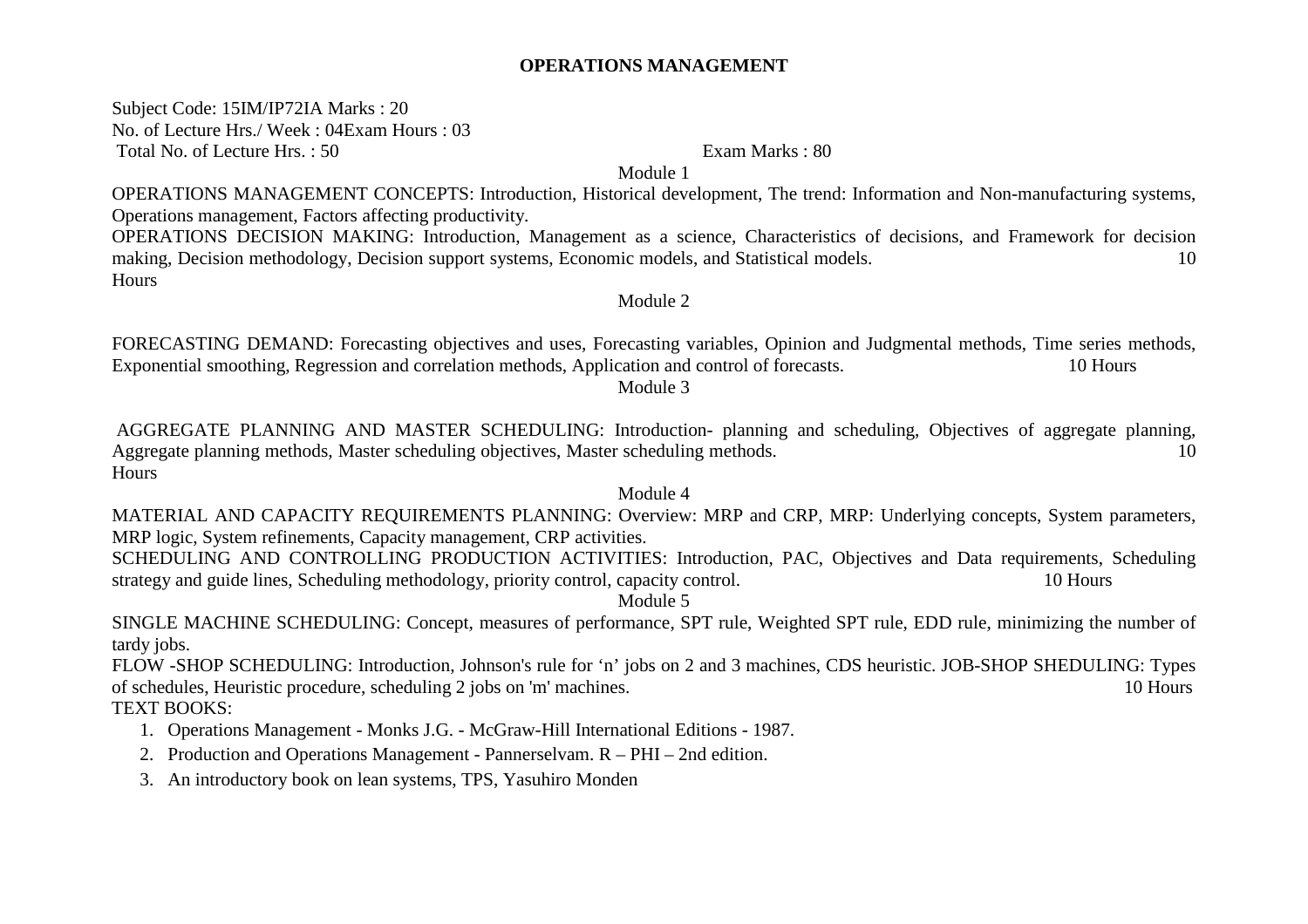REFERENCE BOOKS:

- 1. Modern Production/Operations Management Buffa Wiely India Ltd. 4th edition.
- 2. Production and Operations Management Chary, S.N TataMcGraw Hill. 3rd edition
- 3. Production and Operatiosn Management Adam & Ebert, PHI, 5th edition Financial Accounting And Costing

# **PROJECT MANAGEMENT**

| Subject Code                | <b>15IM73</b> | No. of Credits    | $: 4 - 0 - 0$ |
|-----------------------------|---------------|-------------------|---------------|
| No. of Lecture Hours / Week | 04            | Exam Hours        |               |
| Total No. of Lecture Hours  | 50            | <b>Exam Marks</b> | 80            |

# **COURSE OBJECTIVES**

- 6.To know nuances of project management and explain project planning and estimating
- 7.To identify the importance of human resource component and apply project execution skills
- 8.To demonstrate project implementation using tools and techniques
- 9.To determine the necessary project direction and control activities
- 10.To evaluate the project performance for better performance.

# **COURSE CONTENT**

# **UNIT-1**

 **Project Management**: Concepts, characteristics of project, phases of project life cycle**Project Planning and Estimating**: Feasibility report, preparation of cost estimates, valuation of the project profitability

# **UNIT – <sup>2</sup>**.

**Organizing human resources and contracting:** Delegation,project organization, Accountability in project execution, contracts, 3 'R's of contracting, Tendering and selection of contractors*.*

# **UNIT – <sup>3</sup>**

 **Project implementation:** Project work system design, work breakdown structure (WBS). **Tools and Techniques of Project Management**: Project planning and scheduling techniques, bar (Gantt) chart, project evaluation and review technique

### **10 Hrs**

**12 Hrs**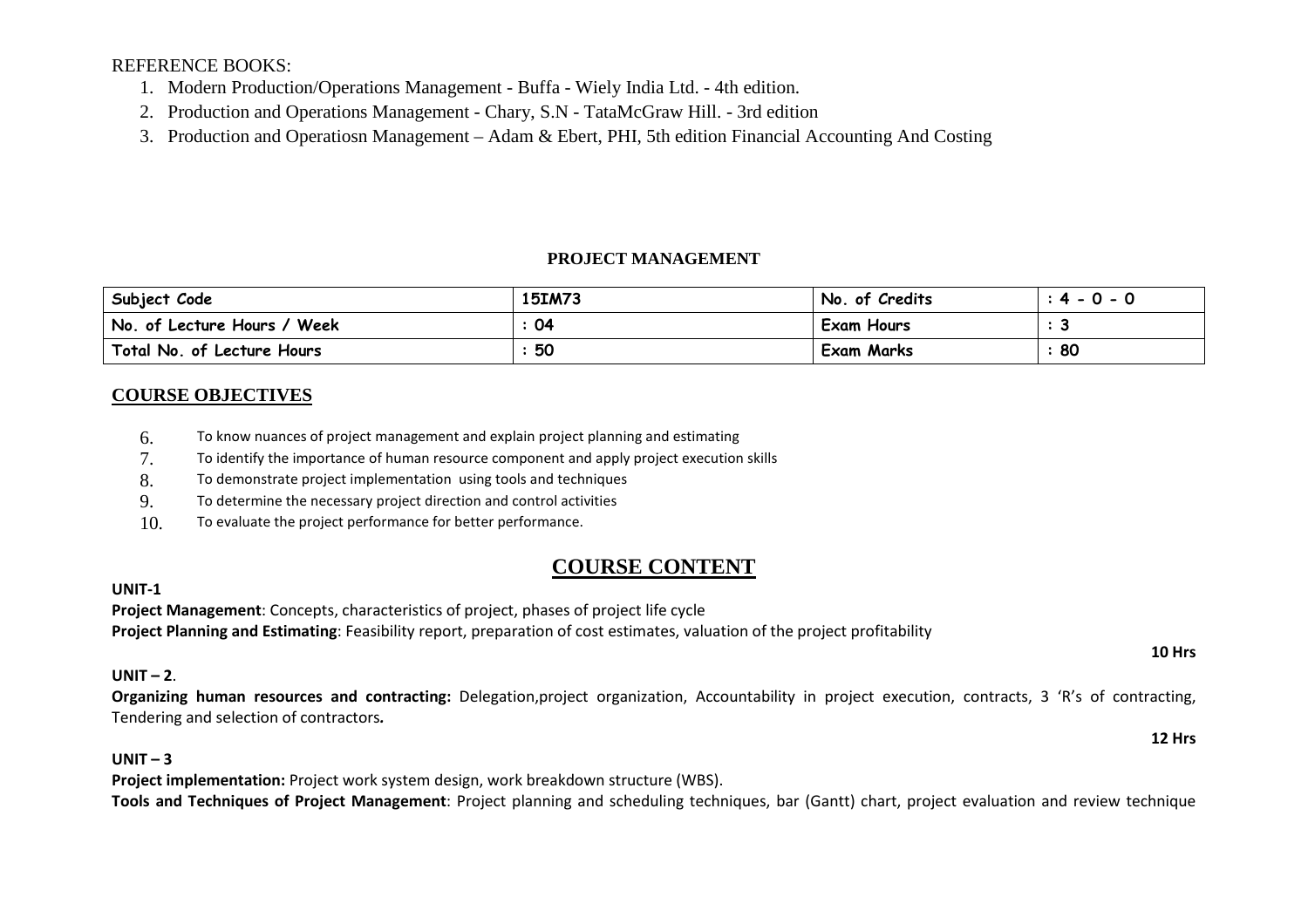| (PERT) planning - numerical. |  |
|------------------------------|--|
|------------------------------|--|

|                                                                                                                                               | 12 Hrs |
|-----------------------------------------------------------------------------------------------------------------------------------------------|--------|
| UNIT $-4$<br>Project direction, Coordination and Control: Project communication, Project direction, Project co-ordination and Project control |        |
| $UNIT - 5$                                                                                                                                    | 08 Hrs |
| Project Management Performance: Performance indicators, The CM and DM companies for better project management                                 | 08 Hrs |
| <b>COURSE OUTCOMES:</b>                                                                                                                       |        |
| Upon completion of this course, students should be able to:                                                                                   |        |
| 1. Recall the elementary concepts of projects and their management.                                                                           |        |
| 2. Plan and estimate a given project for its feasibility.                                                                                     |        |
| Organize human resources of a project and know the terms of contracting.<br>3.                                                                |        |
| Select an appropriate tool/technique for project implementation.<br>4.                                                                        |        |
| Understand the knack behind directing, coordinating and controlling a project.<br>5.                                                          |        |
| Evaluate a project for its performance and know the project management scenario in our nation.                                                |        |
|                                                                                                                                               |        |

# **TEXT BOOKS**

**1. Project Management,** S.Choudhury Tata McGraw hill education PVT Ltd, 2013, 36th reprint.

**2. Project Management –A** system approach to planning scheduling and controlling - Harold Kerzner, 10<sup>th</sup> edition 2009, John wiley and sons.

### **REFERENCE BOOKS**

1. **Project Management**BhaveshM.Patel, Vikas Publication House, 2002.

2.**Project Planning Scheduling and Control,** James P.Lawis, Meo Publishing Company, 5<sup>th</sup> edition 2010.

3**. PERT and CPM**, L.S. Srinath, Affiliated East West Press Pvt. Ltd 2002.

### **MARKETING MANAGEMENT**

| <b>Subject Code</b>       | $: 15$ IIM 741 | <b>IA Marks</b> | $\cdot$ | 20  |
|---------------------------|----------------|-----------------|---------|-----|
| No. of Lecture Hrs./ Week | $\cdot$ 03     | Exam Hours      |         | -03 |
| Total No. of Lecture Hrs. | $\cdot$ 40     | Exam Marks      |         | -80 |

### **MODULE - 1**

**INTRODUCTION:** Historical development of marketing management, Definition of Marketing, Core marketing concepts, Marketing Management philosophies, Micro and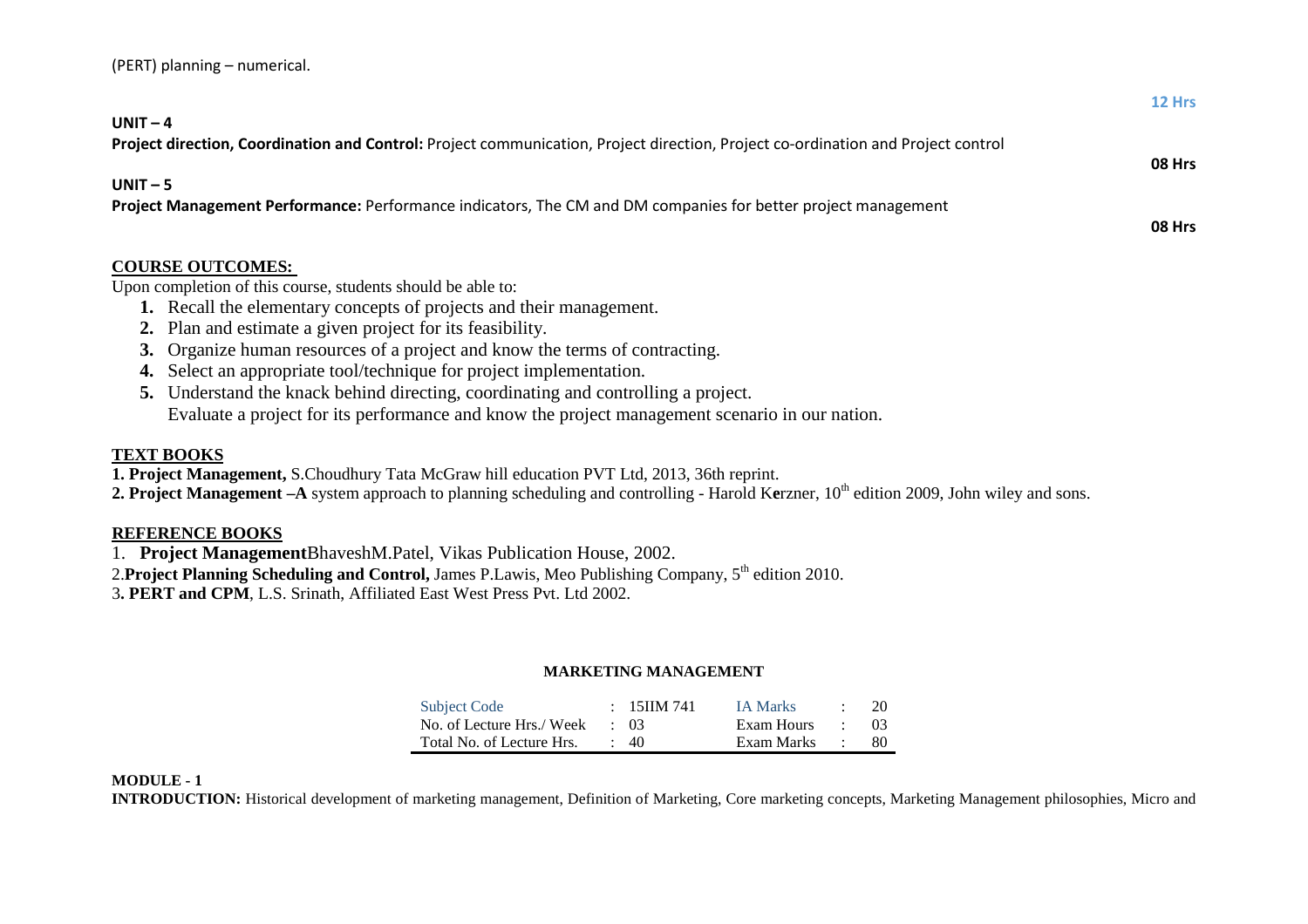Macro Environment, importance of marketing in the India Socio – economics system.

CONSUMER MARKETS AND BUYING BEHAVIOR: Characteristics affecting consumer behaviour, Types of buying decisions, Buying decision process, Classification of consumer products, Market segmentation.

#### **MODULE - 2**

 **MARKETING INFORMATION SYSTEMS AND RESEARCH:** Components of marketing information system–benefits & uses marketing research system, marketing research procedure, measurement of market demand.

**MARKETING OF INDUSTRIAL GOODS:** Nature and importance of the Industrial market, classification of industrial products, participants in the industrial buying process, major factors influencing industrial buying behaviour, characteristics of industrial market demand. Determinants of industrial market demand Buying power of Industrial users, buying motives of Industrials users, the industrial buying process, buying patterns of industrial users

#### **MODULE- 3**

 **PRODUCT PLANNING AND DEVELOPMENT:** The concept of a product, features of a product, classification of products, product policies – product planning and development, product line, product mix – factors influencing change in product mix, product mix strategies, meaning of New – product; major stages in new – product development, product life cycle.

**BRANDING, LABELLING AND PACKAGING:** Branding, Reasons for branding, functions of branding, features and types of brands, kinds of brand name.

**LABELLING:** Types, functions, advantages and disadvantages

**PACKAGING:** Meaning, growth of packaging, function of packaging, kinds of packaging.

**MODULE - 4 PRICING:** Importance of Price, pricing objectives, factors affecting pricing decisions, procedure for price determination, kinds of pricing, pricing strategies and decisions.

**DISTRIBUTION:** Marketing channels – functions, types of channels of distribution, number of channel levels. Physical distribution – importance, total systems concept, strategy, use of physical distribution.

#### **MODULE-5**

**PERSONAL SELLING:** Objectives of personal selling, establishing the Sales force objectives, sales – force strategy, sales force structure and size, salesmanship, qualities of good salesman, types of salesman, major steps in effective selling.

**8 Hours**

**8 Hours** 

**TEXT BOOKS:** 

**8 Hours** 

 **8 Hours**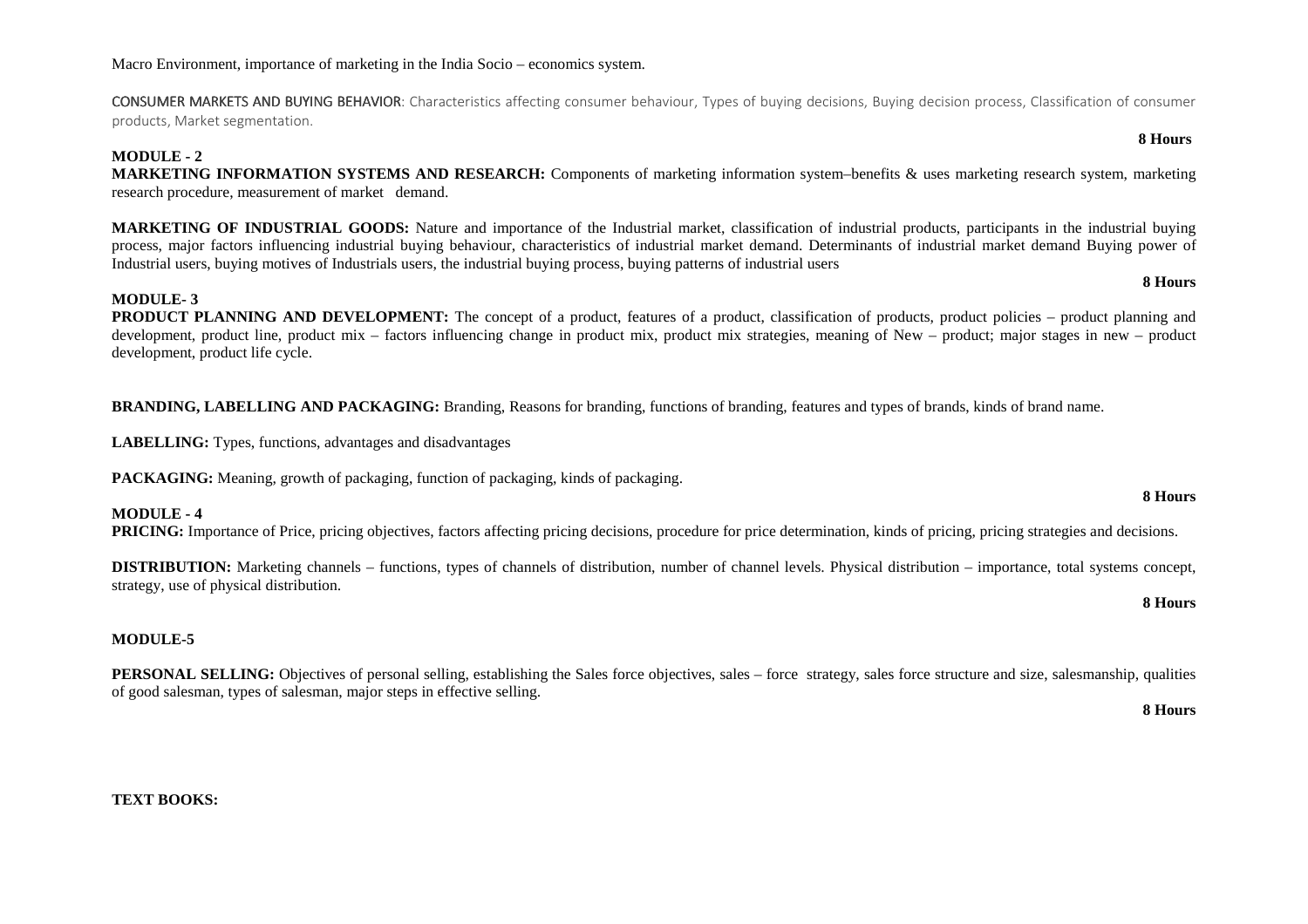- 1. **Principles of Marketing** Philip Kotler Prentice Hall 11<sup>th</sup>Edn.
- 2. **Marketing Management Philip Kotler, Prentice Hall 12<sup>th</sup>Edn.**

#### **REFERENCE BOOKS:**

- 1. **Fundamentals of Marketing** Wiliam J Stanton McGraw Hill 1994.
- 2. **Marketing Management Text & Cases** Rajagopal- Vikas Publishing House ISBN 81-259-0773-4.
- 3. **Marketing Management** Michael R Czinkota Vikas Publishing House 2nd Edition ISBN 981-240-366-3.

### **ENTERPRISE RESOURCE PLANNING**

| Subject Code              | $: 15 \text{ IM } 742$ | IA Marks        | $\therefore$ 20 |      |
|---------------------------|------------------------|-----------------|-----------------|------|
| No. of Lecture Hrs./ Week | $\cdot$ 03             | Exam Hours : 03 |                 |      |
| Total No. of Lecture Hrs. | $\cdot$ 40             | Exam Marks :    |                 | - 80 |

#### **MODULE - 1**

 **INTRODUCTION TO ERP**: Introduction, Evolution of ERP, What is ERP, Reasons for the growth of the ERP market, The advantages of ERP, Why do Man ERP Implementations Fail? Why are ERP packages being used now?

**ENTERPRISE – AN OVERVIEW**: Introduction, Integrated Management Information, Business modelling, Integrated Data Model.

### **MODULE - 2**

 **ERP AND RELATED TECHNOLOGIES**: Introduction, Business Process Reengineering, Management Information System, Decision Support System, Executive Information Systems, Data Warehousing, Data Mining, On-line Analytical Processing, Supply Chain Management.

**ERP- MANUFACTURING PERSPECTIVE**: Introduction, ERP. CAD/CAM, Materials Requirements Planning, Bill of Material, Closed Loop MRP.Manufacturing Resource Planning, Distribution Requirements Planning.

#### **MODULE - 3**

**KANBAN:**JIT and Kanban, Product Data Management, Benefits of PDM, Make-to-order, and Make-to Stock, Assemble to order, Engineer to order, Configure-to order.

**ERP MODULES:**Introduction, Finance, Plant Maintenance, Quality Management, Materials Management.

#### **MODULE - 4**

 **BENEFITS OF ERP**:Introduction, Reduction of Lead time, On-time shipment, Reduction in Cycle Time, Improved Resource Utilisation, Better Customer Satisfaction, Improved Suppler Performance, Increased Flexibility, Reduced Quality Costs, Improved Information Accuracy and Decision – making capability.

**ERP PACKAGES:** Overview of ERP Software Introduction, SAP AG, Baan Company, Oracle Corporation, PeopleSoft, JD Edwards World Solutions Company, System Software Associates,Inc. QAD

#### **10 Hours**

**13 Hours**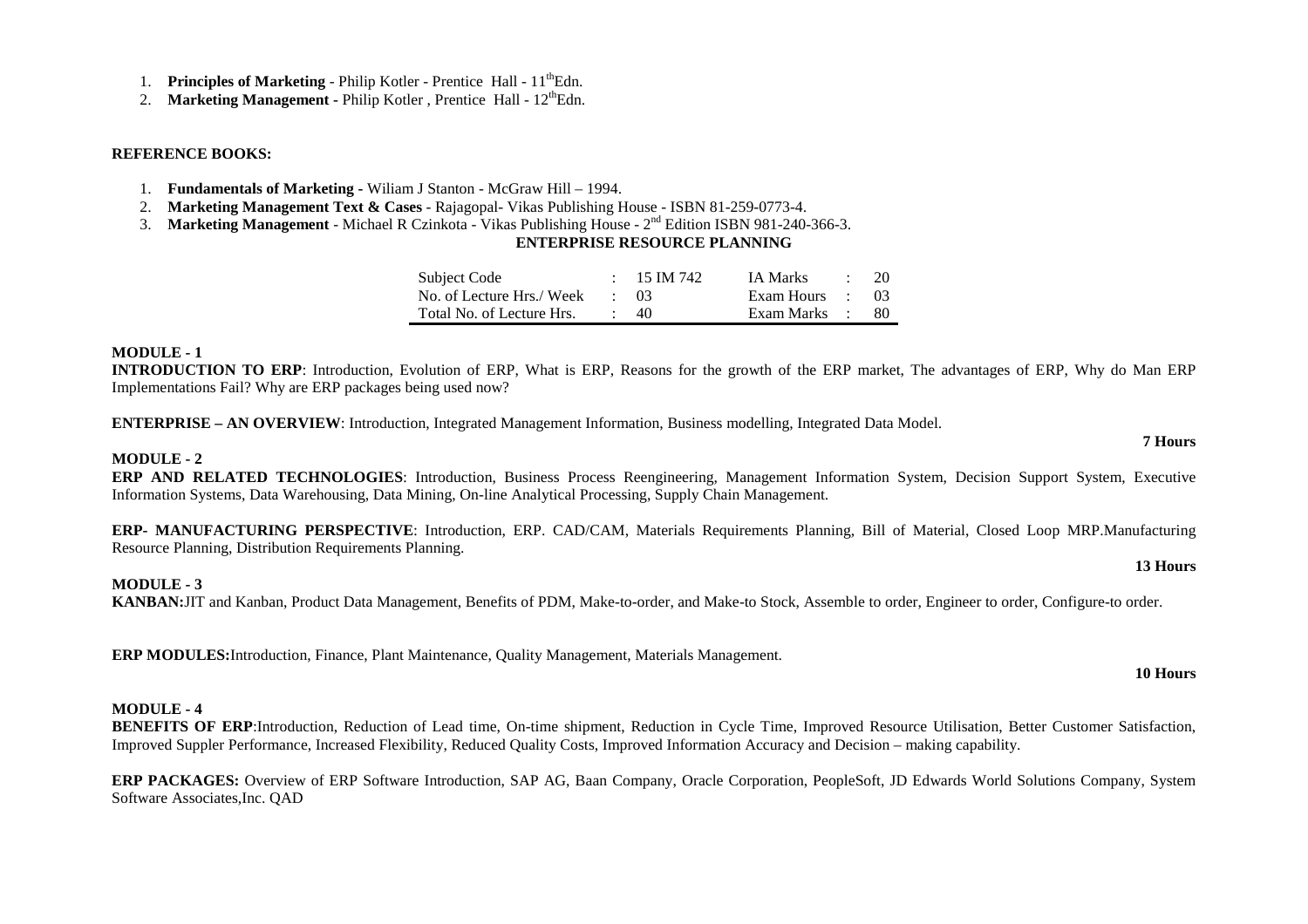#### **MODULE – 5**

 **ERP Implementation Life Cycle**: Pre-Evaluations Screening, Package Evaluation, Project Planning Phase, Gap Analysis, Reengineering, Configuration, Implementation of Team Training, Testing, Going Live, end user Training, Post Implementation

**VENDOR, CONSULTANTS AND USERS:** Introduction, In-house implementation – Pros and Cons, Vendors, Consultants, End-users.

### **ERP-** Case studies **8 Hours**

### **TEXT BOOKS**:

- 1. **Enterprise Resource Planning** Alexis Leon Tata McGraw Hill Publishing Company Ltd -1999.
- 2. **Enterprise Resource Planning Concept and Practice** -Vinod Kumar Garg and Venkitakrishnan- PrenticeHall, India 2<sup>nd</sup> Edition.

### **REFERENCE TEXT BOOK**:

1. **Manufacturing Planning & Controls** -Thomas Volloman, et,al.

### **STRATEGIC MANAGEMENT**

| <b>Subject Code</b>       | 15IM743    | <b>IA Marks</b> | 20             |
|---------------------------|------------|-----------------|----------------|
| No. of Lecture Hrs./ Week | $\cdot$ 03 | Exam Hours      | 0 <sup>3</sup> |
| Total No. of Lecture Hrs. | 40         | Exam Marks      | 80             |

### **MODULE- 1**

 **STRATEGIC MANAGEMENT INTRODUCTION:** Definition- Levels of strategy- Roles of Strategist- Strategic Management Process benefits and limitations. Mission-Objectives -Social responsibilities.

**STRATEGY FORMULATION:** Strategic Thinking, SWOT analysis- Techniques for environmental analysis- TOWS matrix, Balanced Score Card, Steps in strategy implementation -formulation of SBU strategy.

### **MODULE- 2**

STRATEGY FORMULATION: Leadership implementation communicating the strategy- Annual and Functional objectives- Development of policies- Organisational<br>Inclusiontation Englastics and castral courant orders Implementation- Evaluation and control. reward system.

**STRATEGY AND STRUCTURE:** Strategy- Structure relationship. Organizational restructuring and Transformation, Principles of Organization.

### **MODULE -3**

**STRATEGY EVALUATION AND CONTROL:** Strategic control- Premise and Implementation control strategic Surveillance special alert control- Operational control-

#### **8 Hours**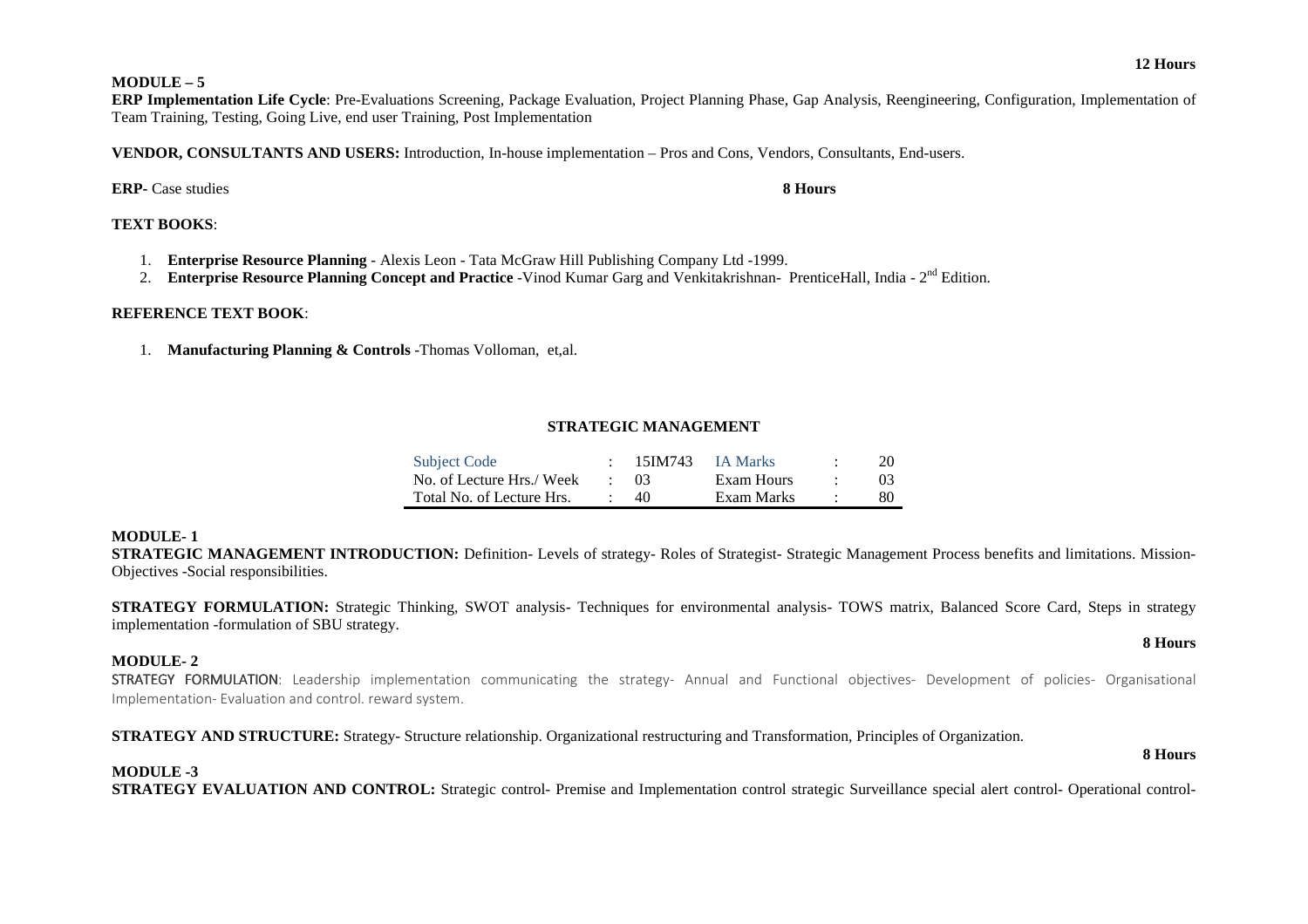Steps in Operational Control, Types of Operational control.

**PORTFOLIO STRATEGY:** Business portfolio analysis- BGC matrix, GE multi matrix, an evaluation of Portfolio models - factors influencing portfolio strategy.

#### **MODULE - 4**

 **COMPETITIVE ANALYSIS AND STRATEGIES:** Structural analysis of industries threat of entry rivalry among existing competitors, threat of substitutes; Bargaining power of suppliers; structural analysis and competitive strategy -competitor analysis value chain.

#### **MODULE - 5**

 **BUSINESS GROWTH:** Reasons, Risks and indicators of Business growth- Mergers and acquisitions. Management of M& A, determination of strategic purpose; screening, evaluation and choice, pitfalls in M&A, Defence strategies.

**GLOBALIZATION**: Meaning and Dimensions, Globalization of Indian business, Barriers to change, Implementation of marketing and change.

**9 Hours**

#### **TEXT BOOKS:**

- 1. **Strategic Management** Francis Cherunilam Himalya Publishers,
- 2.**Business Policy and Strategic Management** - AzharKazmi - Tata McGraw Hill -2<sup>nd</sup>Edn.
- 3.**Strategic Management** - Michael Porter - Prentice-Hall – 1984.

### **REFERENCE BOOKS:**

- 1. **Business Policy and Strategic Management** P SubbaRao Himalya Publishers 1<sup>st</sup> Edition.
- 2.**Corporate Strategic Management** -R.M.Srivastava, PragatiPrakashan ,Meerut - 1<sup>st</sup> Edition.
- 3.**Strategic Management** – Robert A Pitts and David Lei - Vikas Publishing House-1<sup>st</sup> Edition.
- **Business Environment for Strategic Management** K.Aswantappa- Himalaya Publishers -1<sup>st</sup> Edition. 4.

### **MAINTENANCE ENGINEERING AND SAFETY**

| Subject Code                | 15IM744 | No. of Credits    | $: 3 - 0 - 0$ |
|-----------------------------|---------|-------------------|---------------|
| No. of Lecture Hours / Week | 03      | <b>Exam Hours</b> |               |
| Total No. of Lecture Hours  | 50      | <b>Exam Marks</b> | 80            |

### **COURSE OBJECTIVES**

**7 Hours**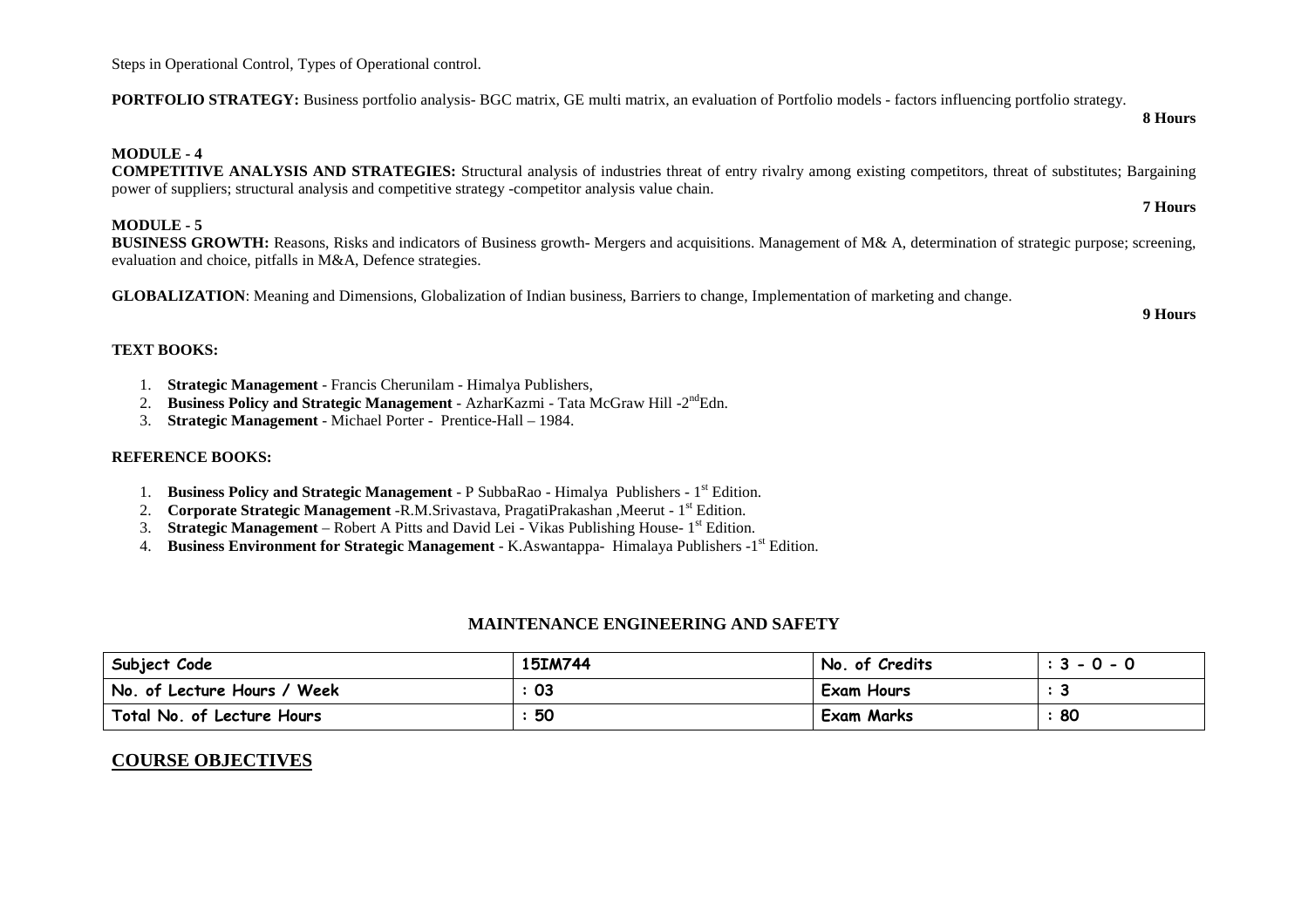- 11.To know the nuances and importance of maintenance in modern Manufacturing organizations.
- 12.To recognize the importance of Maintenance Planning and Scheduling
- 13.To demonstrate skills learnt on maintenance of conventional machinery.
- 14.To identify the importance of Industrial safety and exhibit awareness of safety standards.
- 15.To identify the importance of housekeeping and manage industrial pollution

# **COURSE CONTENT**

### **UNIT-1**

 Introduction to Maintenance: Objectives and Functions of maintenance. Factors influencing plant availability, Maintenance control, Maintenance Strategies, Organization for Maintenance. Failure Statistics: Breakdown time distributions, Poisson, Exponential and Normal Distributions., Failure Probability, Survival Probability and age specific failure rates.

# **UNIT – <sup>2</sup>**.

Maintenance Planning and Scheduling: Planning and Maintenance Activities for Maintenance. Allocation of resources including manpower. Planning and scheduling techniques for maintenance. Estimation of Maintenance work. Repair complexity. Control of maintenance activity.

| 12 Hrs                                                                                                                                                                                                                                                                                                                                                                       |  |
|------------------------------------------------------------------------------------------------------------------------------------------------------------------------------------------------------------------------------------------------------------------------------------------------------------------------------------------------------------------------------|--|
| $UNIT - 3$<br>Maintenance of Machinery: Causes of Machine failure. Performance evaluation, Trouble shooting, Lubrication Charts, Checklists for maintenance for<br>conventional machines like Engine Lathes, Drilling machines, and Milling machines. Spare parts for maintenance and their inventory control                                                                |  |
| 10Hrs                                                                                                                                                                                                                                                                                                                                                                        |  |
| UNIT $-4$<br>Industrial Safety: Economic and other importance of industrial accidents. Types of safety organizations, Analysis of Accident Records, Accident investigation.<br>Safety standards for machines as well as Material handling equipment.<br>Safety Standards for Electrical equipment, Classification of fires and fire fighting, Chemical hazards and handling. |  |
| <b>08 Hrs</b>                                                                                                                                                                                                                                                                                                                                                                |  |
| $UNIT - 5$<br>Housekeeping of buildings, Aisles, passages, floors, tool cribs, washrooms and canteen.<br>Industrial pollution: effluents and their treatment, waste management. Environment control.<br><b>OQ</b> Urc                                                                                                                                                        |  |

### **COURSE OUTCOMES:**

Upon completion of this course, students should be able to:

1. To recognize the importance of Maintenance Engineering and apply its principles.

**08 Hrs**

**12 Hrs**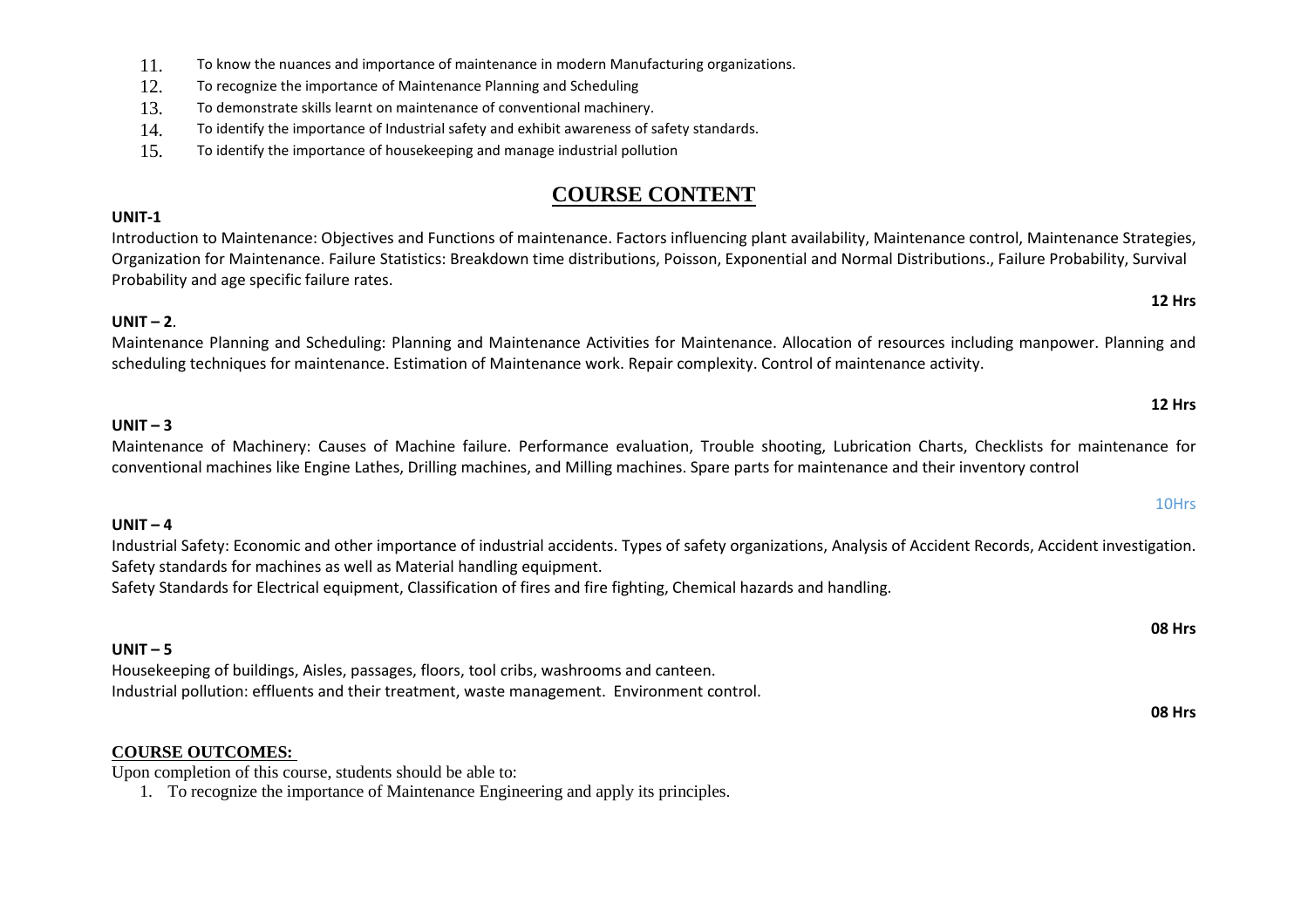- 2. To plan and Schedule the maintenance program for an given manufacturing organization.
- 3. To recall the nuances of maintaining simple conventional machines.
- 4. To know the safety standards for various hazards that are common on the shop floor
- 5. To express the importance of housekeeping discuss ways of handling industrial pollution

### **TEXT BOOKS**

- 1. **Maintenance Engineering and Management** R.C.Misra and K.Pathak- Prentice Hall of India 2002
- 2. **Maintenance Engineering- Principles, Practices and Management** Sushil Kumar Srivastava, S.Chand and Co, New Delhi 2013

## **REFERENCE BOOKS**

- 1. **Management of Industrial Maintenance**-A KELLY AND M J HARRIS Butterworth's Co, Ltd.,
- 2. **Maintenance, Replacement and Reliability** AKS JARDINE,Pitman publishing Co.
- 3. **Maintenance planning and control** A KELLY, Butterworth Co, Ltd.,

# **OPEN ELECTIVES**

# **FINANCIAL MANAGEMENT**

| Sub Code                 | 15IM/IP751 | <b>IA Marks</b>   | 20 |
|--------------------------|------------|-------------------|----|
| No. of Lecture Hrs/week  | U3         | <b>Exam Hours</b> | 03 |
| <b>Total Lecture Hrs</b> | 40         | Exam Marks        | 80 |

# **Course objectives:**

- 1. To provide the concepts and foundations of managing finance in business enterprises.
- 2. To equip students with tools and techniques for managing finance.
- 3. To orient students regarding financial management practices in Indian companies and Global enterprises.

# **UNIT – 1**

**Introduction:** Evolution of Financial Management, Goals, Forms of Business. **Risk and Required Return:** Risk and return relationship, Business risk, financial risk, and risk in portfolio context, expected rate of return, Capital asset pricing model.

**Capital Budgeting:** Risk analysis in Capital Budgeting, Cost of Capital – Debt, Preference Equity forms of capital **08 Hours**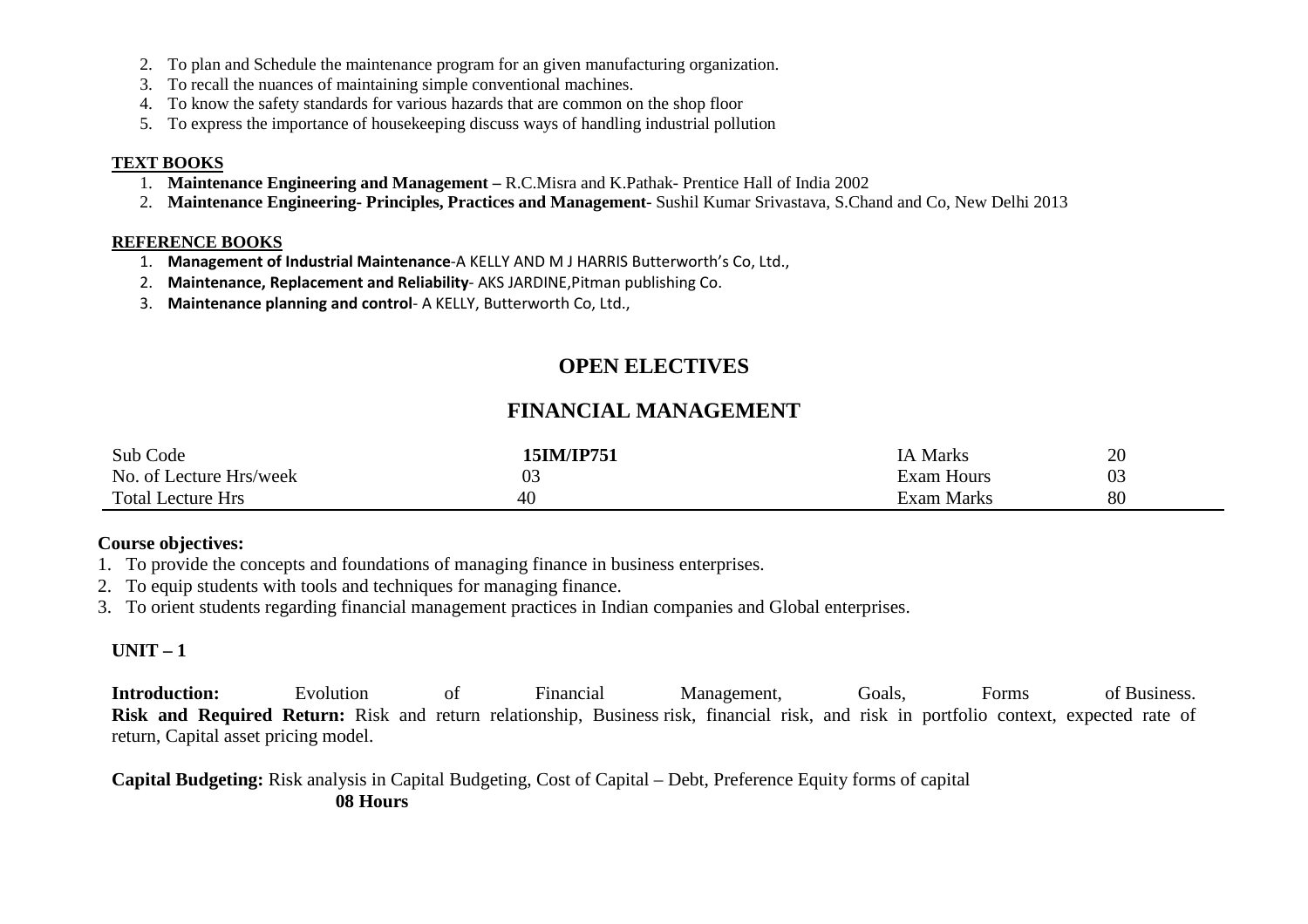# **UNIT – 2**.

**Capital Structure and Firm Value:** Assumption, Definition and approaches, Modigliani and Miller Mode, Capital Structure decisions – EBIT, EPS analysis, ROI, REI analysis and Cash Flow comparative Analysis.

**Working Capital Management:** Factors influencing working capital requirement, determination of operating cycle and working capital. **08 Hours**

## **UNIT-3**

 **Long Term Financing:**Raising of finance form primary and secondary markets, Valuation of securities, features of convertibility securities and warrants, SEBI guide lines on capital issues, stock market in India, Venture capital, Initial Public Offering.

**Merger Acquisition and Restructuring:** Reasons, Mechanics, Cost and benefits of a merger, Evolution, terms and purchase of a division, Takeovers, Acquisitions, Portfolio and financial restructuring **08 Hours**

## **UNIT – 4**

**Securities and Portfolio Analysis:** Derivatives, Futures Trading,

**Financial Statement Analysis:** Ratio analysis, time series analysis, Du pont analysis, funds flow analysis

**08 Hours**

# **UNIT – 5**

**International Financial Management:** World Monitoring system, Foreign Exchange Markets, International Parity Relationships, International Capital budgeting, Financing Foreign Operations, Raising Foreign Currency Finance, Financing Exports, Documents in International Trade.

**Financial Management in Sick Units:** Definition of sickness, Causes of sickness, Symptoms of sickness, Prediction of sickness, Revival of a sick unit **08 Hours**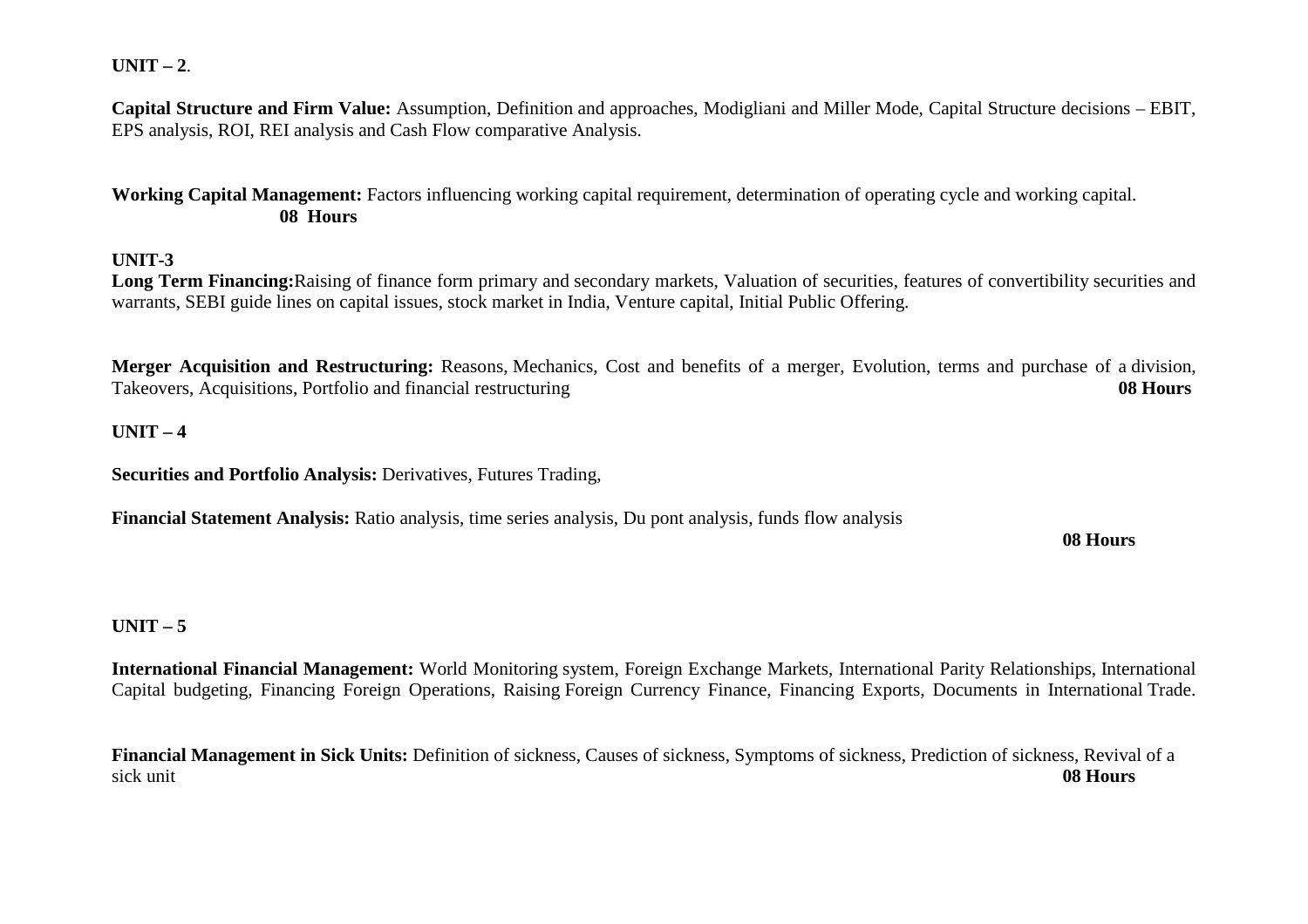# **TEXT BOOKS:**

1. Financial Management Theory and practice – Prasanna Chandra – TMH – ISBN– 007-044501-X, 5th edn.

2. Financial accounting – B.S. Raman – United publication – VoI II

# **REFERENCE BOOKS:**

- 1. Financial Management Text & Problems Khan & Jain TMH ISBN 0—07-460208-X.
- 2. Financial management IM Pandey Vikas Pub. House ISBN 0- 7069-5435-1.

| <b>WORLD CLASS MANUFACTURING</b><br><b>SEMESTER-VII</b> |                        |  |  |  |
|---------------------------------------------------------|------------------------|--|--|--|
| Course Code: 15IM/IP752                                 | IA Marks: 20           |  |  |  |
| Contact Hours/Week: 03                                  | <b>Exam. Hours: 03</b> |  |  |  |
| <b>Total Hours: 40</b>                                  | <b>Exam. Marks: 80</b> |  |  |  |
| CREDITS-03                                              |                        |  |  |  |

| <b>MODULES</b>                                                         | <b>NO OF HRS</b> |
|------------------------------------------------------------------------|------------------|
| <b>MODULE -1</b>                                                       |                  |
| <b>INTRODUCTION TO WORLD CLASS MANUFACTURING</b>                       |                  |
| Manufacturing Excellence and Competitiveness, What is world-Class      |                  |
| Manufacturing?-Halls framework of world-Class Manufacturing (WCM),     |                  |
| Gunn s Model of World-Class Manufacturing, Maskells Model of World-    |                  |
| Class Manufacturing.                                                   |                  |
| <b>WORLD CLASS MANUFACTURING</b>                                       | 09               |
| The philosophy of world-class Manufacturing-The First Principles of    |                  |
| World-Class Manufacturing, The practices of World-Class                |                  |
| Manufacturing-The customers Interface , The Supplier Interface, World- |                  |
| Class Practices in the factory.                                        |                  |
| <b>MODULE -2</b>                                                       |                  |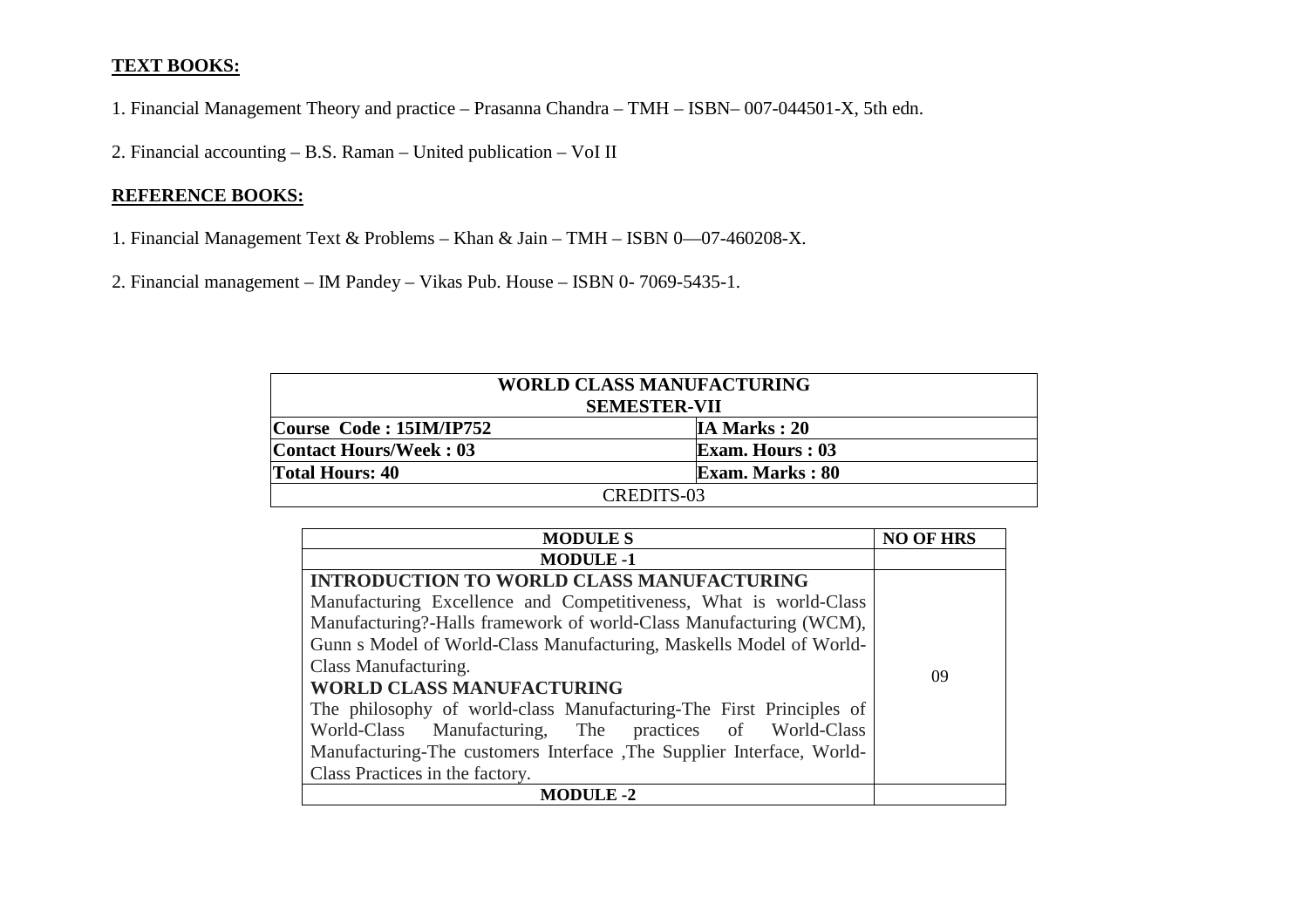| PRINCIPLES AND PRACTICIES OF WCM                                            |    |
|-----------------------------------------------------------------------------|----|
| Data collection plan, research-internal public domain sources, outside      |    |
| experts etc, original research, site visits, and code of conduct, Analyzing | 07 |
| the gap: Top displaying data, deciding and combining best work practices,   |    |
| Balance Score Card Technique, Value Stream Mapping, validation,             |    |
| recommendations etc                                                         |    |
| <b>MODULE-3</b>                                                             |    |
| <b>BENCHMARKING</b>                                                         |    |
| Definition, mission and objectives, managing benchmarking process,          |    |
| training and code of conduct, future scope and benchmarking process,        |    |
| What to benchmark: concept of step zero, priorities, business processes     | 07 |
| linking to goals etc, investigation, documentation, performance measures,   |    |
| improving business processes, Whom to benchmarks: Developing                |    |
| candidate list, systematic search, refining the initial list                |    |
| <b>MODULE-4</b>                                                             |    |
| <b>DEFINITION OF REENGINEERING</b>                                          |    |
| Importance of 3Cs-customers takes charges, competition intensifies, and     |    |
| change becomes constant, Definition of Business Process Reengineering       |    |
| fundamentals rethinking, radical redesign, and dramatic improvement         |    |
| Rethinking business process, new world of and enabling role of              | 09 |
| information technology                                                      |    |
| <b>QUALITY MANAGEMENT SYSTEMS</b>                                           |    |
| ISO 9000-2000, IS 14000, Frame Work for Business Excellence -               |    |
| Malcolm Baldridge Award, Deming's Award                                     |    |
| <b>MODULE-5</b>                                                             |    |
| <b>SIX SIGMA</b>                                                            |    |
| The Basics, The core of Six Sigma(DMAIC), design for Six Sigma, DFSS        |    |
| and the customer, Quality time and the Bottom line, core of DFSS-IDOV       |    |
| method, DFSS Metrics, DFSS Infrastructure People and resources,             |    |
| <b>Implementing DFSS</b>                                                    | 08 |
|                                                                             |    |
| <b>ACTIVITY BASED MANAGEMENT (ABM)</b>                                      |    |
| Introduction, Traditional Cost Systems, Activity Based activity Based       |    |
| Costing, Activity Based Management, ABM Implementation, Case Study.         |    |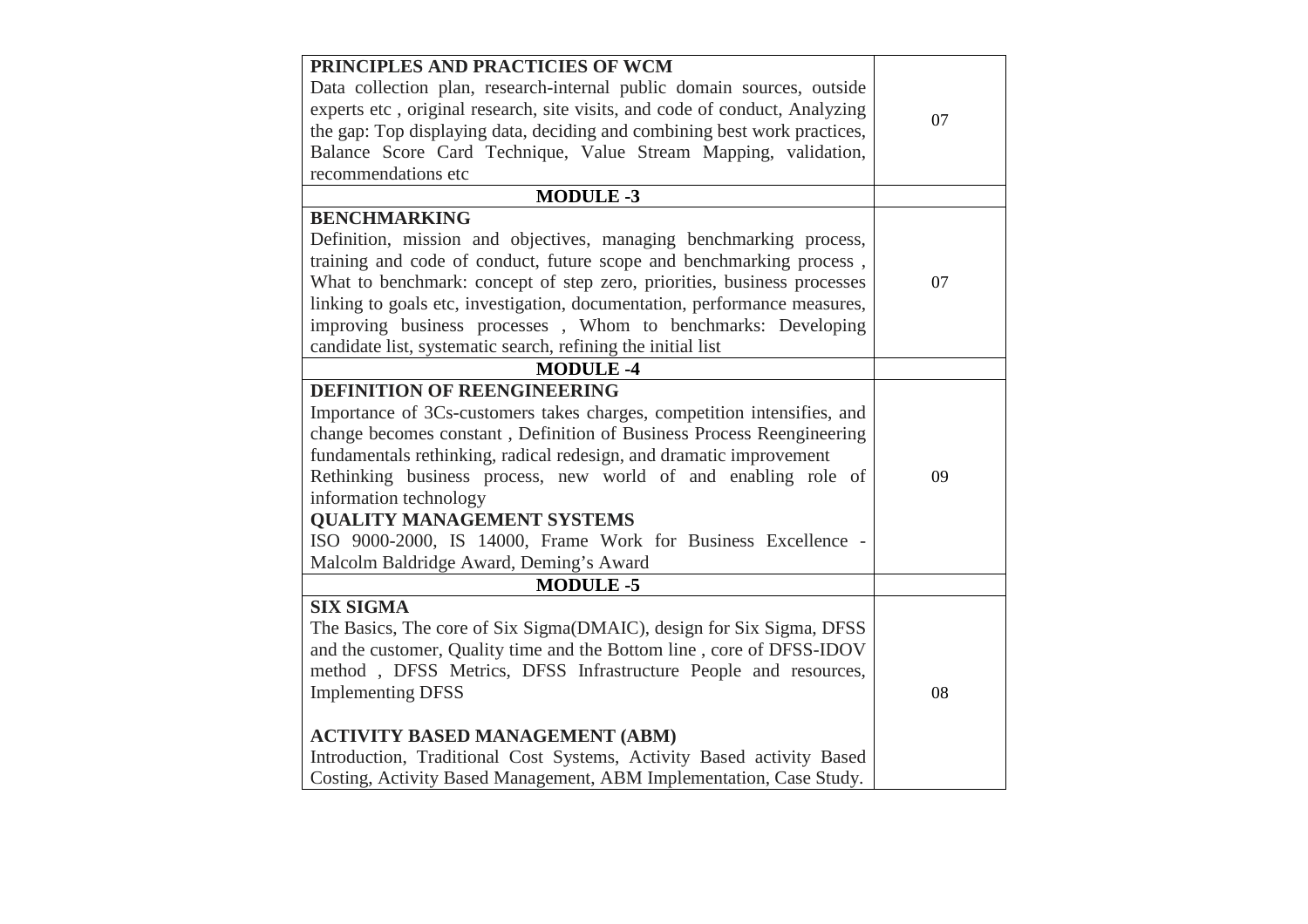**Course Outcomes:** On completion of this course, students are able to:

- 1. Understanding the need for learning the world class manufacturing setup.
- 2. Learn the principles and practices of world class manufacturing.
- 3. Determine the quality practices as applied to world class product.
- 4. Standard practices of quality of conformance systems.

### **Text Books:**

- 1. **World Class Manufacturing- A Strategic Perspective** Sahay B S, Saxena K B C, Ashish Kumar – MacMillan India Ltd – ISBN 0333-93-4741. (unit 1 & 2)
- 2. **Finding and Implementing Best Practices- Business Process Benchmarking** -Champ, Robert C. – Vision Books, New Delhi – 2008.(unit  $3 \& 4$ )
- 3. **Reengineering the corporation A Manifesto for Business revolution** Hammer, Michael and James Champy – Nicholas Brealey Publishing , London.- 1993(unit 5 & 6)
- 4. **Six sigma for Managers** Greg Brue TMH ISBN- 0-07-048639- 5 -2002.(unit 7)

## **Reference Books:**

- 1. **Design for Six Sigma** –Grege TMH ISBN 0-07-058120. 2003.
- 2. **Design for Six Sigmain Technology and Product Development** Creveling -Pearson Education – 2008.
- 3. **Total Quality Management** -Dale H. Besterfield, carol Besterfield- Minchna, glen H Besterfield and Mary Besterfield scare – Pearson education – 3rd edition – ISBN 81-297-0260-6 (Part of Unit 6 )
- 4. **Total Quality Management** Kesavan R I K International Publishing house Pvt. Ltd – 2008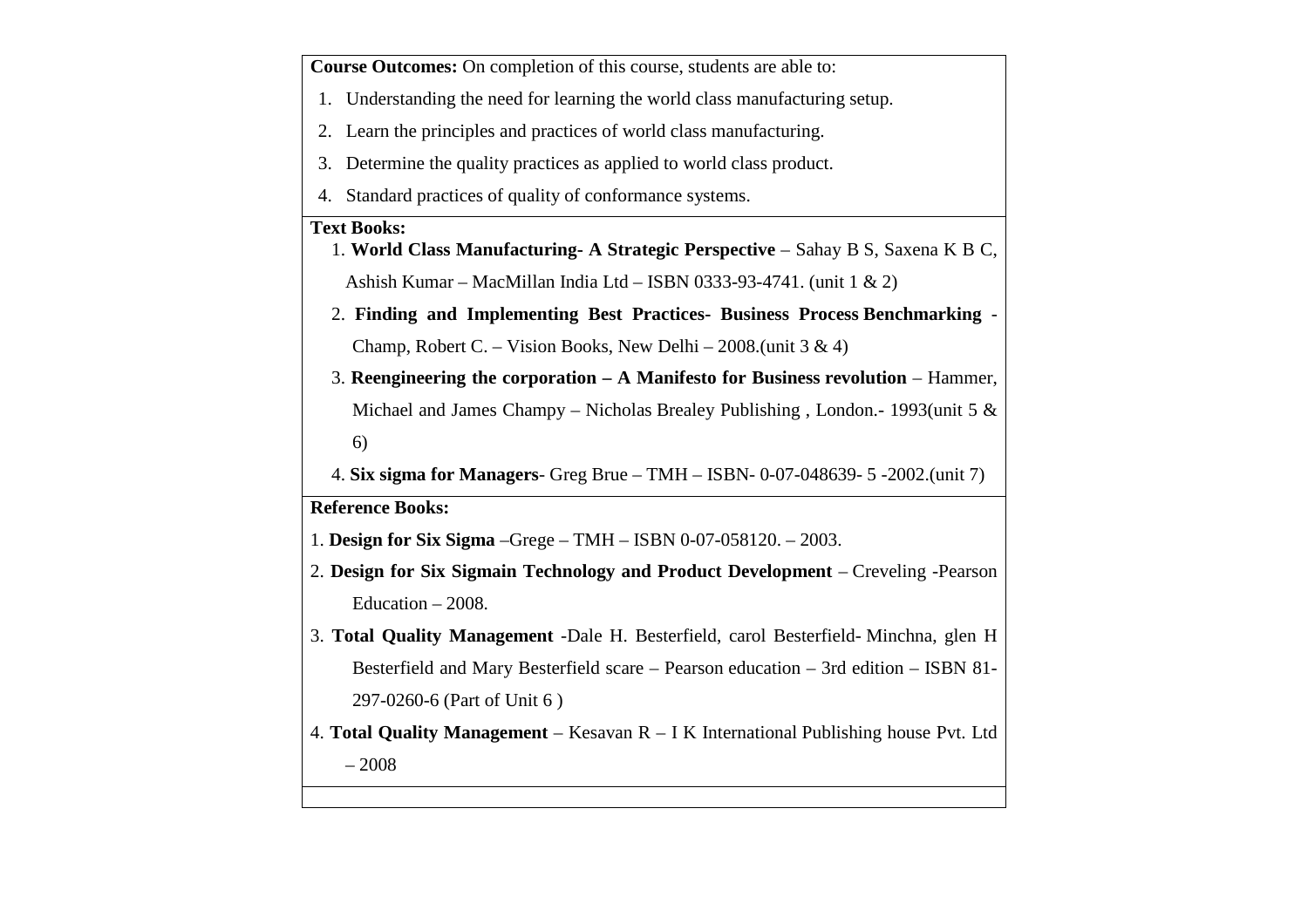# **Question paper pattern:**

- 1. The question paper will have **ten** full questions carrying equal marks.Each full question consisting of **16** marks
- 2. There will be **two** full questions from each module.
- 3. Each full question will have questions covering all the topics under a module.
- 4. The students will have to answer **five** full questions, selecting **one**full question from each module.

# **PRODUCT DESIGN & MANUFACTURING**

| Sub Code                 | <b>15IM753</b> | <b>IA Marks</b>   | 20                 |
|--------------------------|----------------|-------------------|--------------------|
| No. of Lecture Hrs/week  | 03             | <b>Exam Hours</b> | ∩∩<br>$U_{\sigma}$ |
| <b>Total Lecture Hrs</b> | 40             | Exam Marks        | 80                 |

### **Course objectives:**

1. Understanding the management role in the investigation, implementation and operation of manufacturing systems for efficiency, cost effectiveness and quality of product.

2. To match the manufacturing techniques with the product , company and the market.

3. To develop a flexible systems approach to originating, adapting, and developing processes and systems to meet the changing technology.

# **UNIT – 1**

 **lntroduction to Product Design**: Asimow's Model: Definition of Product Design, Design by Evolution; Design by Innovation, Essential Factors of Product Design,Production-Consumption Cycle, Flow and Value Addition in the Production-consumptionCycle, The Morphology of Design (The seven phases), Primary Design Phases andflowcharting, Role of Allowance, Process Capability, and Tolerance in Detailed Design andAssembly.**08 Hours**

# **UNIT – 2**.

**Product Design Practice And Industry**: Introduction, Product Strategies, Time to Market, Analysis of the Product, The Three S's,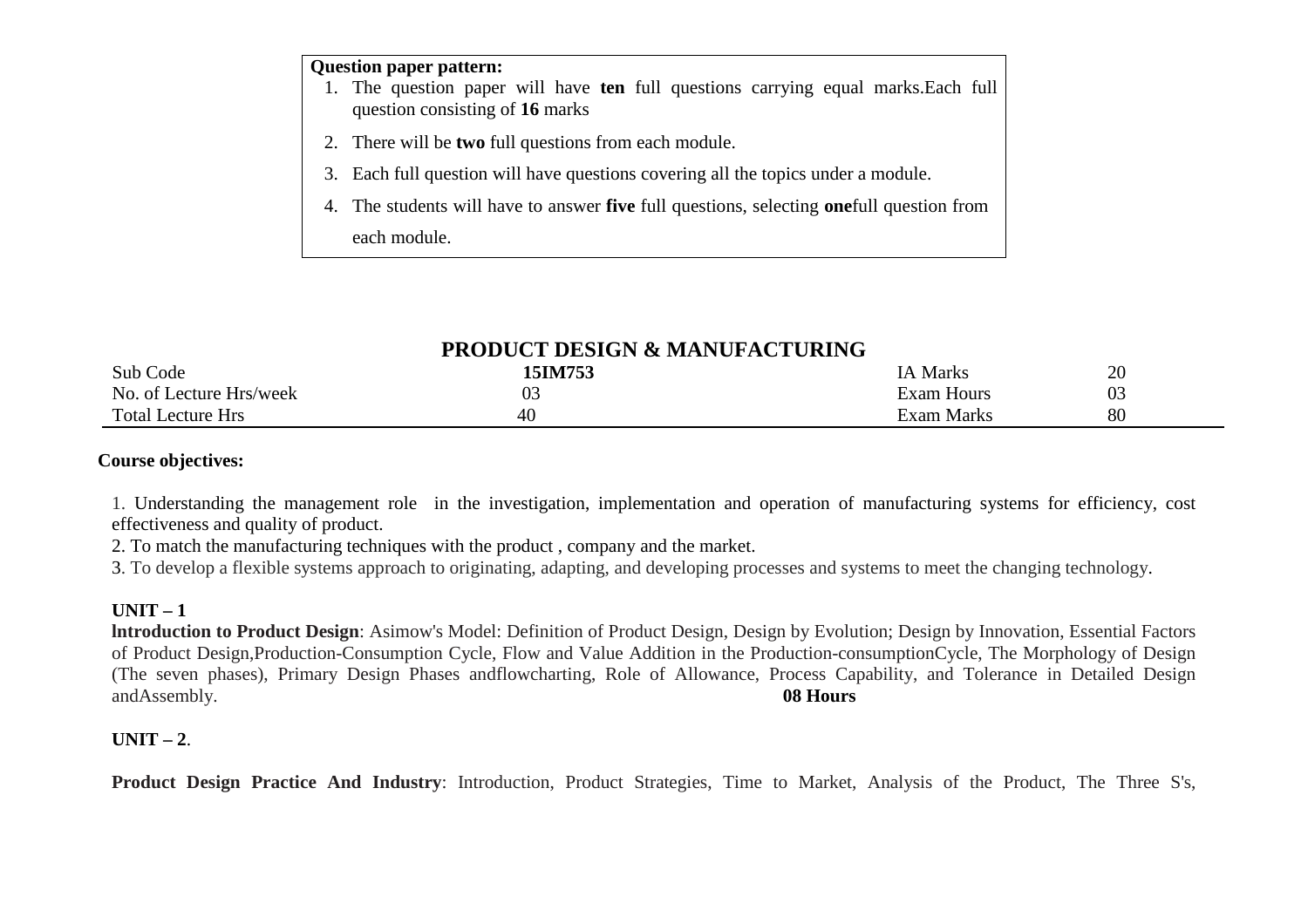Standardization, Renard Series (PreferredNumbers), Simplification, The Designer and His Role, The Designer: Myth and Reality, The Industrial Design Organization, Basic Design Considerations, Problems faced by Industrial! Designer, Procedure adopted by Industrial Designers, Types of Models designed by Industrial Designers, What the Designer contributes, Role of Aesthetics in Product Design, Functional Design Practice **08 Hours**

# **UNIT-3**

 **Review of Strength, Stiffness and Rigidity considerations in Product Design**: Principal Stress Trajectories (Force - Flow Lines), Balanced Design, Criteria and Objectivesof Design, Material Toughness: Resilience, Designing for Uniform Strength, Tension visavis-compression**08 Hours**

# **UNIT – 4**

**Economic Factors Influencing Design**: Product Value, Design for Safety, Reliability and Environmental Considerations, Manufacturing Operations in relation to Design,Economic anal ysis, Profit and Competitiveness, Break-even Analysis. **08 Hours**

# **UNIT – 5**

**Value Engineering and Product Design**: Introduction, Historical Perspective, What is Value? Nature and Measurement or Value, Maximum Value, Normal Degree of Value,Importance of Value, The Value Analysis Job Plan, Creativity, Steps to Problem-solving andValue Analysis, Material and Process Selection in Value Engineering

**Modern Approaches to Product Design**: Concurrent Design, Quality Function Deployment (QFD), Implementation of QFD in production. **08 Hours**

# **TEXT BOOKS:**

1. Product Design and Manufacturing by A.K. Chitale and R.C. Gupta, PHI.

2. Product Design & Development - Karl T. Ulrich & Steven D., TataMcGraw Hill, 3'dEdition, 2003

# **REFERENCE BOOKS:**

1. New Product Development by Tim Jones, Butterworth Heinr1ann, Oxford, UIC 1997. .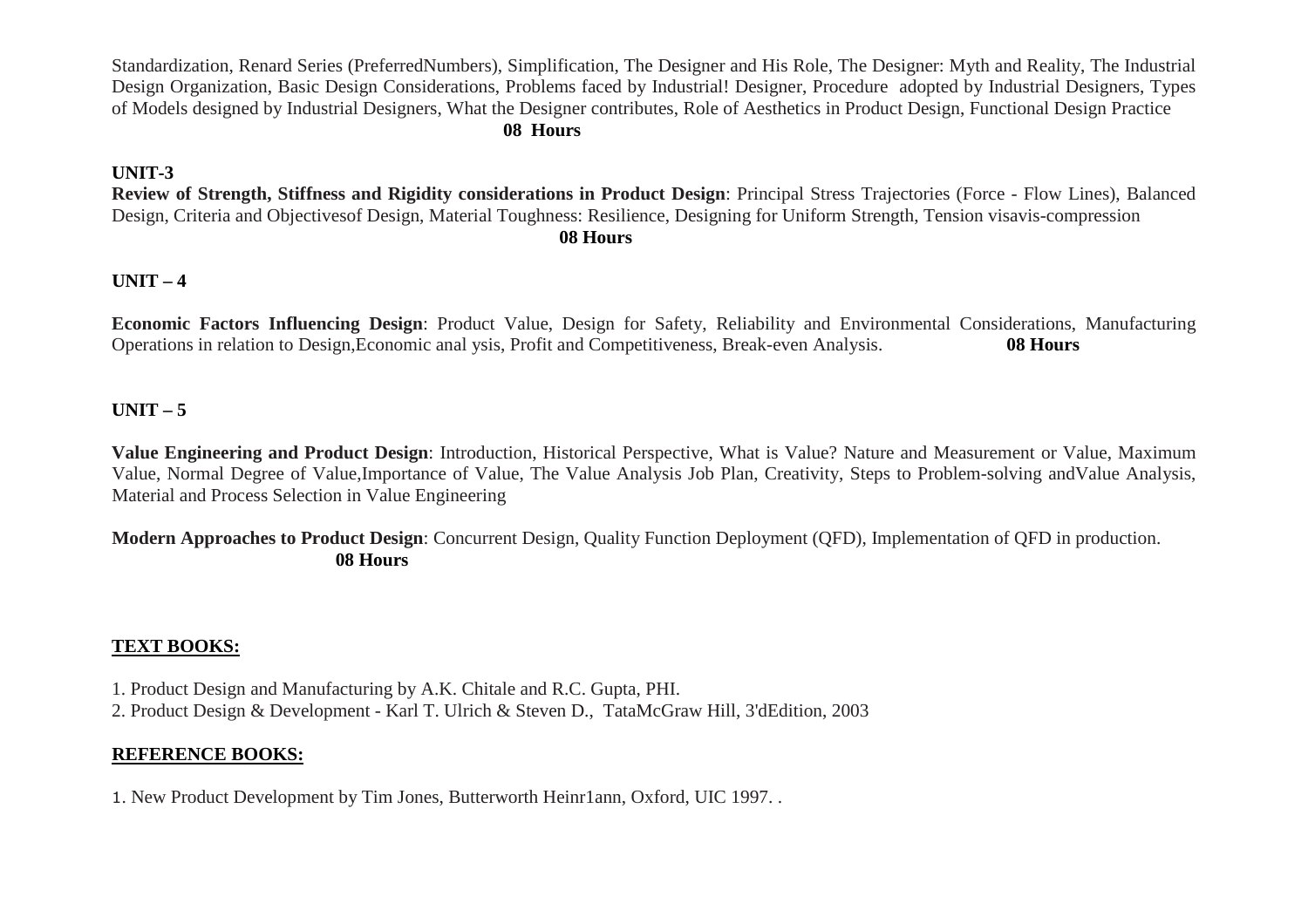2. New Product Development: Design & 'Analysis by Roland Enene, Kinetovicz, John Wiley

and Sons Inc., N. Y. 1990.

 3. Product Design for Manufacture and Assembly by GefferryBoothroyd, Peter Dewhurst and Winston Knight. '.

4.Successful Product Design by Jill Hollins, Stwout Pugh, Butterworth, London J 990.

# **ORGANIZATIONAL BEHAVIOR**

| Subject Code                | <b>15IM754</b> | No. of Credits | $: 3 - 0 - 0$ |
|-----------------------------|----------------|----------------|---------------|
| No. of Lecture Hours / Week | 03             | Exam Hours     |               |
| Total No. of Lecture Hours  | 40             | Exam Marks     | 80            |

# **COURSE OBJECTIVES**

- **1.**To know and recognize the importance of human behavior at work in organizations.
- **2.**To relate human behavior with learning and demonstrate how the two go together.
- **3.**To recognize the importance of motivation in learning and other performance attributes.
- **4.**To know and locate the importance of group interactions and group behavior in organizations.
- **5.**To manage and resolve conflicts through effective communication.

# **COURSE CONTENT**

# **UNIT – <sup>1</sup>**

 **Introduction:** Definition of Organization Behavior and Historical development, Environmental context (Information Technology and Globalization, Diversity and Ethics, Design and Cultural, Reward Systems).

**The Individual:** Foundations of individual behavior, individual differences. Ability. Attitude, Aptitude, interests. Values – Types of Values, Changing Values.

# **UNIT –2**

Learning: Definition, theories of learning, individual decision making, classical conditioning, operant conditioning, social learning theory, continuous and intermittent reinforcement.

**Perception:** Definition, Factors influencing perception, attribution theory, selective perception, projection, stereotyping, Halo effect.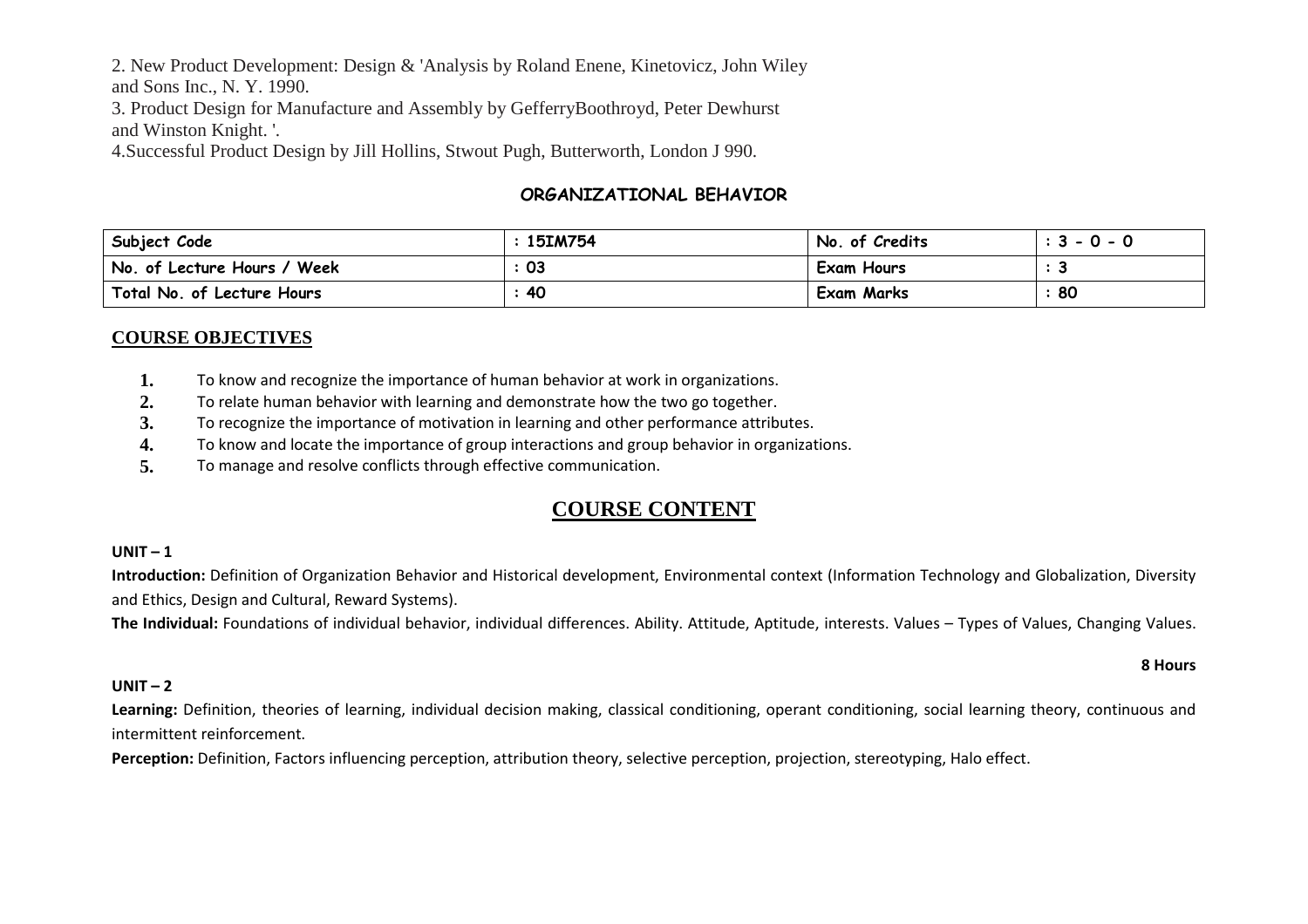# **UNIT – <sup>3</sup>**

**Motivation:** Maslow's Hierarchy of Needs theory, Mc-Gregor's theory X and Y, Hertzberg's motivation Hygiene theory, David Mc-Clelland's three needs theory, Victor Vroom's expectancy theory of motivation.

# **UNIT – <sup>4</sup>**

 **Groups Behavior:** Definition and classification of groups, Factors affecting group formation, stages of group development, Norms, Hawthorne studies, group processes, group tasks, group decision making.

# **UNIT – <sup>5</sup>**

 **Conflict & Stress Management:** Definition of conflict, functional and dysfunctional conflict, stages of conflict process. Sources of stress, fatigue and its impact on productivity.Job satisfaction, job rotation, enrichment, job enlargement and reengineering work process.

**Communication**: Principles of Communication**:** Useful definitions, communication principles, communication system, role of communication in management, barriers in communication, how to overcome the barriers, rule of effective communication.

### **COURSE OUTCOMES:**

Upon completion of this course, students should be able to:

- 1. Appreciate human behavior at work.
- 2. Demonstrate how learning depends on behavioral aspects.
- 3. Value motivation and work and demonstrate their motivational skills.
- 4. To identify themselves as a part of a group and perform well.
- 5. To manage organizational conflict and be able to produce results.

### **TEXT BOOKS**

- 1. **Organizational Behaviour,** Stephen P Robbins, 9th Edition, Pearson Education Publications, ISBN-81-7808-561-5 2002.
- 2. **Organizational Behaviour,** Fred Luthans, 9th Edition, Mc Grew Hill International Edition, ISBN-0-07-04-002.

# **08 Hours**

### **8 Hours**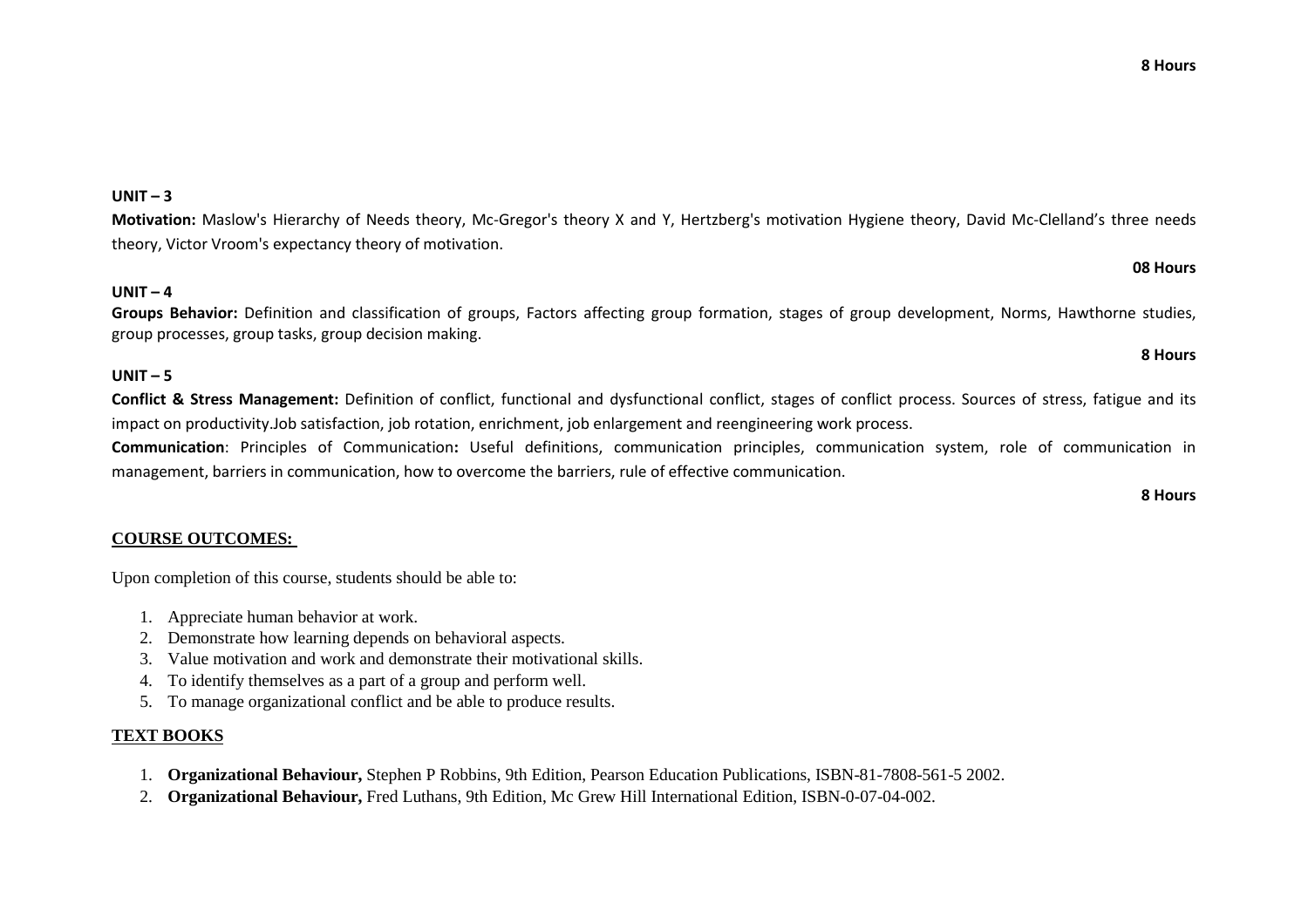### **REFERENCE BOOKS**

- 1. **Organizational Behaviour**, Aswathappa Himalaya Publishers, 2001.
- 2.**Organizational Behaviour,** (Human behaviour at work) 9th Edition, John Newstron/ Keith Davis, 2002.
- 3.**Organizational Behaviour,**Hellriegel, Srocum and Woodman, Thompson Learning, 9th Edition, Prentice Hall India, 2001.
- 4. **Organizational Behaviour,** VSP Rao and others, Konark Publishers, 2002.

### **ENTERPRISE RESOURCE PLANNING LAB**

| Subject Code          | 15IML 76 IA Marks |            |        | 20             |
|-----------------------|-------------------|------------|--------|----------------|
| No. of Lab Hrs./ Week | $\sim 03$         | Exam Hours |        | 0 <sup>3</sup> |
| Total No. of Lab Hrs. | $\Delta$          | Exam Marks | $\sim$ | 80             |

### **PART - A**

- 1. Process of customer orders under seasonal / unseasonable and Blanket orders.
- 2.Generating Bill of Materials for Various Engineering Designs
- 3.Creating Item Master for various Engineering Designs
- 4.Conduction of vendor Evaluation exercise
- 5.Basic Statistical Analysis
- Creating Purchase order for Items 6.
- 7.Creating Work order for Items
- 8. Perform inventory transaction

### **PART - B**

- 1. Creating quotation process for Items
- 2.Creating Dispatch Instruction for Items
- 3.Creating Payment reconciliation.
- 4.MRP - II Generating of Various reports for confirmed orders
- 5.Basic statistical analysis
- 6.Analyse of existing capacity and defining routes optimizing the resources along routes.
- 7.Optimization problems using OR packages (two exercises only).
- 8.Scheduling of activities

Suggested Software Packages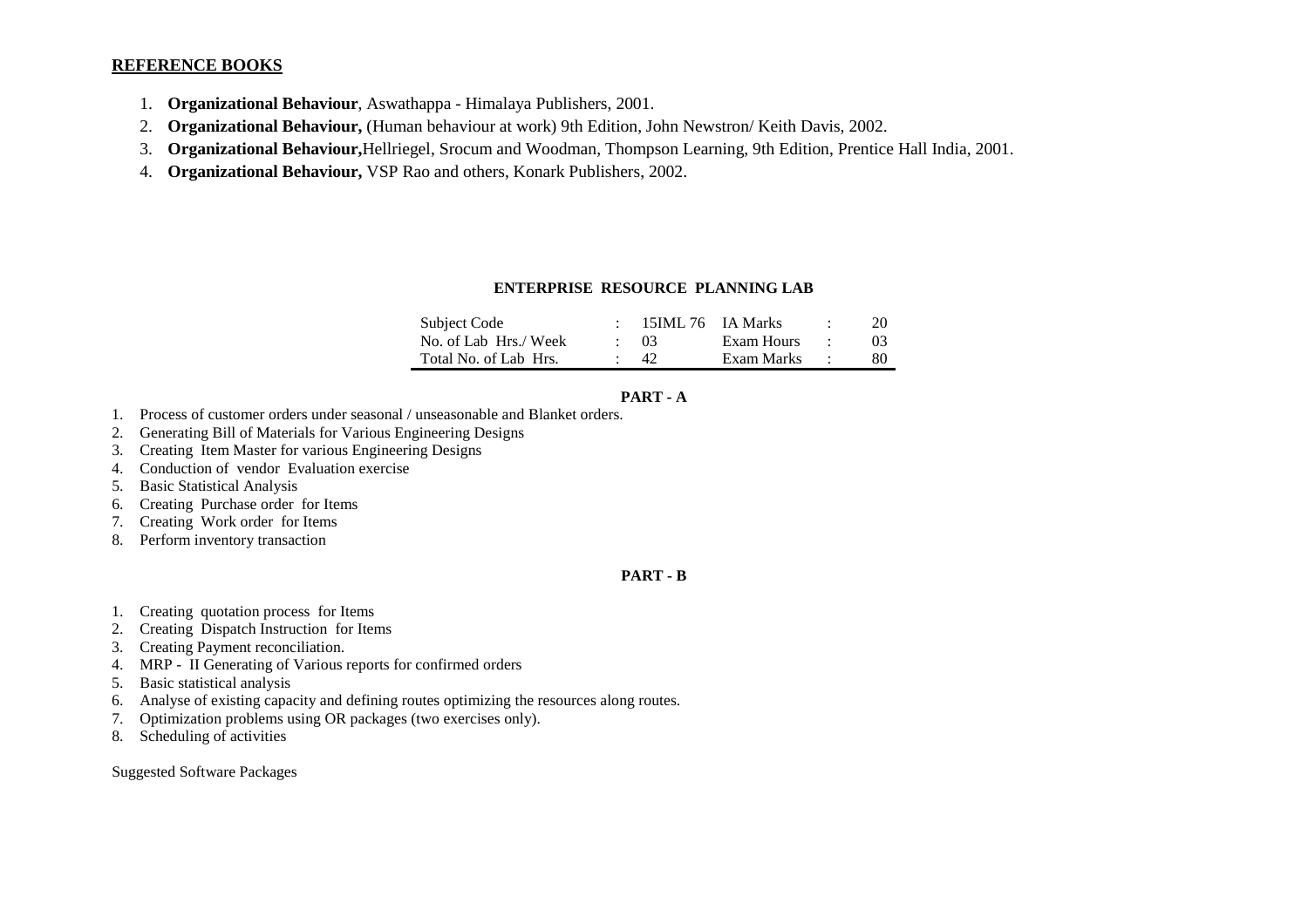- 1. Statistical Packages : SYSTAT / MINITAB / SPSS and such others
- 2. ERP Packages: SIXTH SENSE / RAMCO / MAARSMAN / CIMAS / UNISOFT / OPTIMIIZER 10.6 and such others.
- 3. Preactor Scheduling Software OR Packages : Lindo / Lingo / STORM / such others

Note: A minimum of 12 exercises are to be conducted.

#### **QUALITY ENGINEERING LAB**

| Subject Code          | - 15 IMI <i>- 77</i> | <b>IA Marks</b> | 20  |
|-----------------------|----------------------|-----------------|-----|
| No. of Lab Hrs./ Week | $\cdot$ 03           | Exam Hours      | -03 |
| Total No. of Lab Hrs. | -42                  | Exam Marks      | -80 |

### **PART - A**

 To test the Goodness of fit for the given quality characteristic using: Uniform distribution, Binomial distribution, Poisson distribution & Normal distribution. Conduction of Repeatability and Reproducibility studies for appraiser and instrument using R&R Software

 Assessing Process Capability of the given manufacturing process using Normal Probability paper method and process capability indices Assessing Process Capability of the given manufacturing process using Digital Motorized Multifunctional Height Gauge and SQC Display unit

#### **PART – B**

- 1. Experiments on Application of 7 QC Tools as applied to Manufacturing and Service Operations.
- 2.Construction of control chart for variable quality characteristic using
- 3.Digital Motorized Multifunctional Height Gauge
- 4.SQC Display unit
- 5. SQC/SPC software
- 6.Construction of control chart for attribute quality characteristic
- 7.Construction of control charts using SYSTAT Software
- 8.Attribute sampling Plans – Single, Double and Multiple sampling plans.
- 9. Experiments on correlation and Simple linear regressions
- 10. Experiments on multiple linear regressions
- 11. Conduction of Design of Experiments Full Factorial approach for the given quality characteristic for machining operations.
- 12. Exercises to demonstrate Taguchi's Orthogonal Array technique through DOE software.
- 13. Exercises on FMEA and Reliability
- 14. Exercises on QFD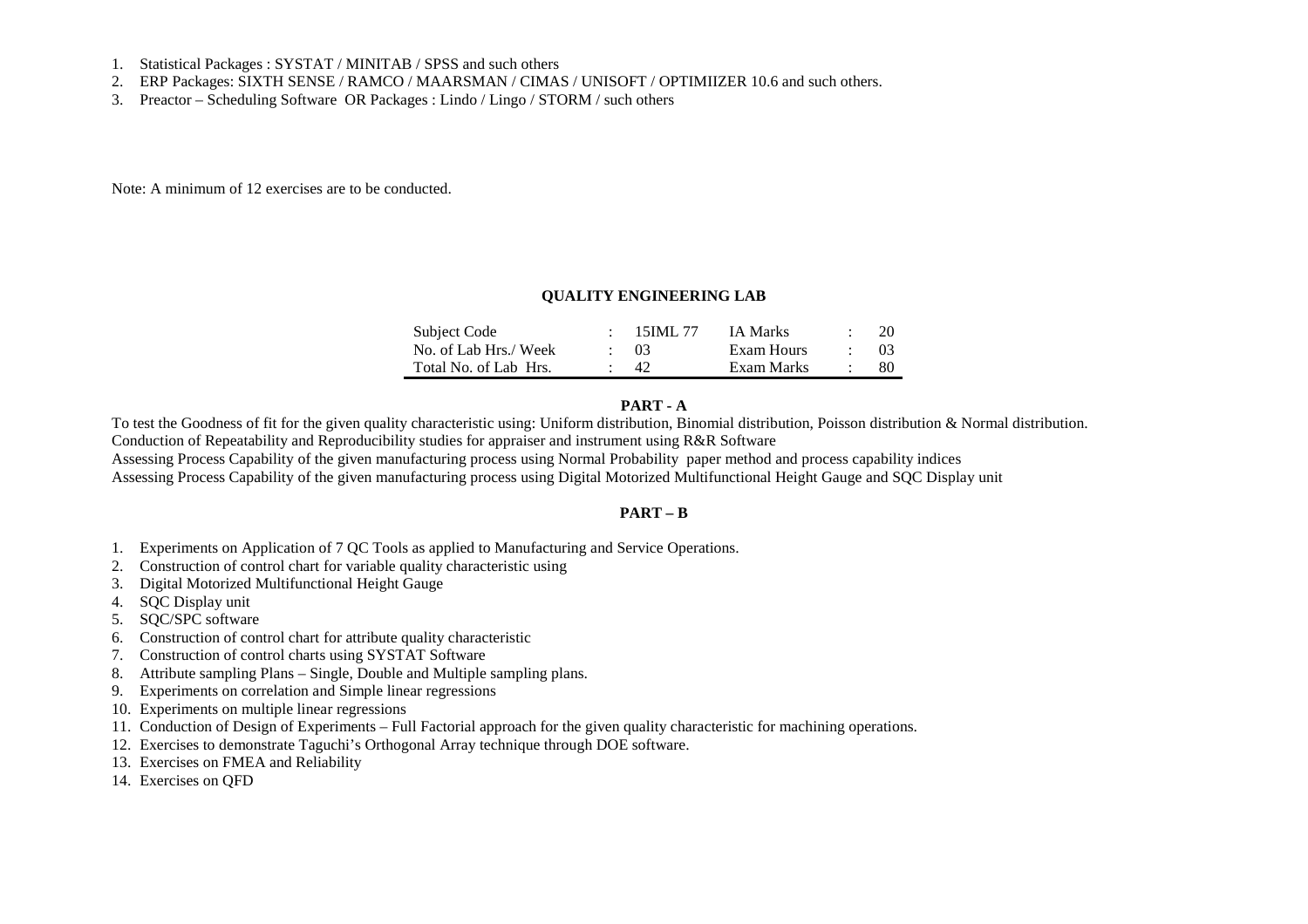Note: A minimum of 12 exercisers are to be conducted

#### **REFERENCE BOOKS:**

- 1. **Introduction to statistical Quality Control** D C Montgomery John Wiley and Sons 3rd Edition.
- 2. **Quality Planning & Analysis** J M Juran, Frank M Gryna Tata McGraw Hill 3rdedn.

# **VIII SEMESTER**

### **SUPPLY CHAIN MANAGEMENT**

| <b>Subject Code</b>       | - 15IM/IP81 | IA Marks   |        | 20             |
|---------------------------|-------------|------------|--------|----------------|
| No. of Lecture Hrs./ Week | (1)4        | Exam Hours | $\sim$ | 0 <sup>3</sup> |
| Total No. of Lecture Hrs. | - 50        | Exam Marks | $\sim$ | 80             |

#### **MODULE - 1**

 **BUILDING A STRATEGIC FRAME WORK TO ANALYSE SUPPLY CHAINS:** Supply chain stages and decision phase, process view of a supply chain. Supply chain flows. Examples of supply chains.Competitive and supply chain strategies.Achieving strategic fit.Expanding strategic scope. Drivers of supply chain performance. Framework for structuring drivers – Inventory, Transportation, Facilities, Information.Obstacles to achieving fit, Case discussions.

**DESIGNING THE SUPPLY CHAIN NETWORK:** Distribution Networking – Role, Design. Supply Chain Network (SCN) – Role, Factors, Framework for Design Decisions.

#### **MODULE - 2**

FACILITY LOCATION AND NETWORK DESIGN: Models for facility location and capacity allocation. Impact of uncertainty on SCN – discounted cash flow analysis, evaluating network design decisions using decision trees. Analytical problems.

PLANNING AND MANAGING INVENTORIES IN A SUPPLY CHAIN: Review of inventory concepts.,Concepts of Safety Inventory, Concept of Aggregation of Inventory, Concept of product availability.

# **MODULE - 3**

**SOURCING, TRANSPORTATION AND PRICING PRODUCTS:** Role of sourcing, supplier – scoring & assessment, selection and contracts. Design collaboration.

Role of transportation, Factors affecting transportation decisions.Modes of transportation and their performance characteristics.Designing transportation network.Trade-off in transportation design.Tailored transportation, Routing and scheduling in transportation.International transportation.Analytical problems. Role of Revenue Management in the supply chain, Revenue management for: Multiple customer segments, perishable assets, seasonal demand, bulk and spot contracts.

#### **11 Hours**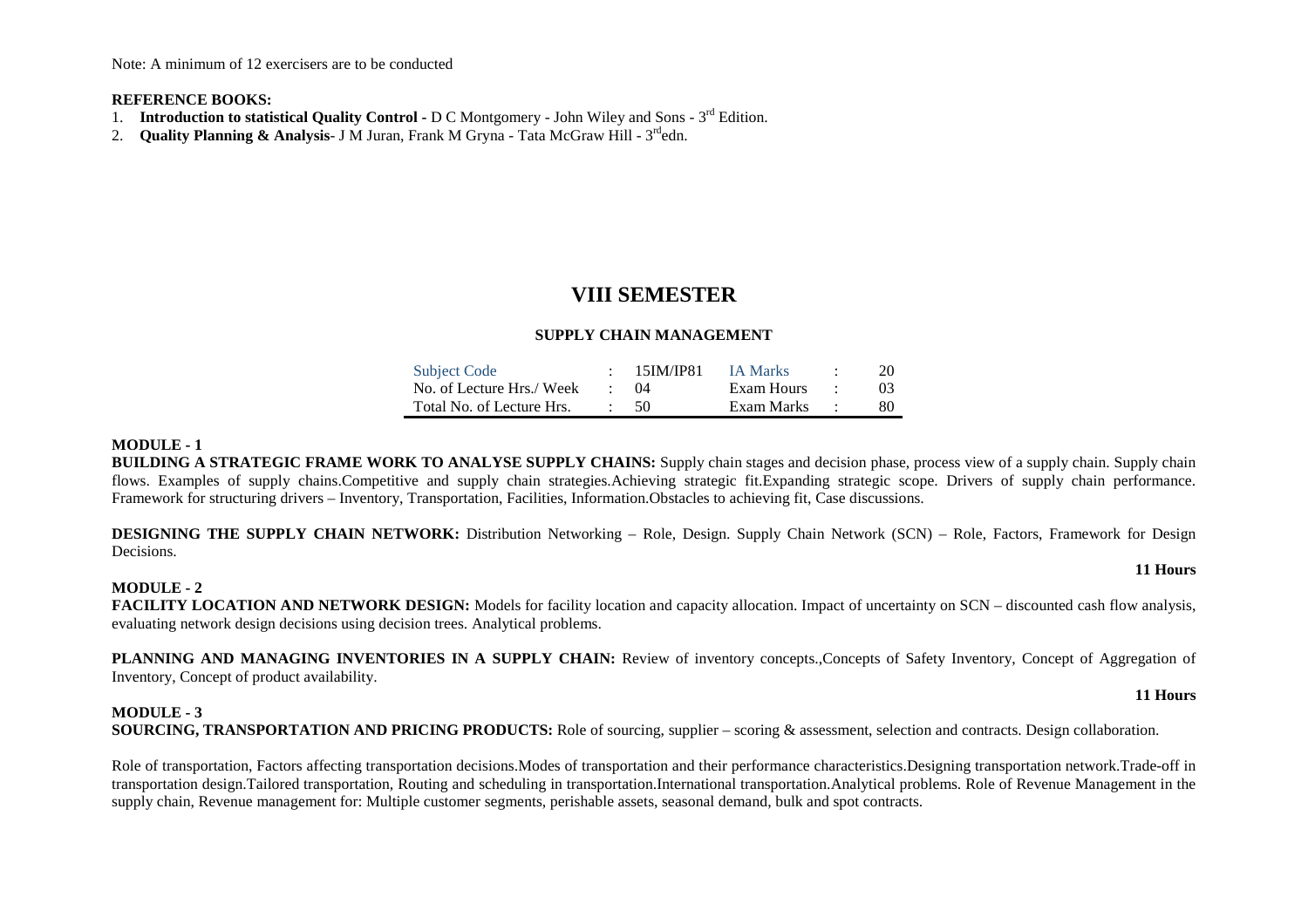**10 Hours** 

**7 Hours** 

### **MODULE- 4**

### **COORDINATION AND TECHNOLOGY IN THE SUPPLY CHAIN:** Co-ordination in a supply chain: Bullwhip effect. Obstacles to coordination. Managerial levers to achieve co-ordination, Building strategic partnerships.

The role of IT supply Chain, The Supply Chain IT framework, CRM, Internal SCM, SRM. The role of e-business in a supply chain, The e-business framework, e-business in practice. Case discussion. **10 Hours** 

### **MODULE-5**

 **EMERGING CONCEPTS:** Reverse Logistics, Reasons, Activities, Role.RFID Systems; Components, applications, implementation. Lean supply chains, Implementation of Six Sigma in Supply Chains.

### **SUGGESTED TEXT BOOK**:

1. **Supply Chain Management – Strategy, Planning & Operation** - Sunil Chopra & Peter Meindl - Pearson Education Asia - ISBN: 81-7808-272-1. – 2001.

### **REFERENCE BOOKS**:

- 1. **Supply Chain Redesign Transforming Supply Chains into Integrated Value Systems** Robert B Handfield, Ernest L Nichols, Jr. Pearson Education Inc ISBN: 81-297-0113-8. - 2002.
- 2. **Modelling the Supply Chain** -Jeremy F Shapiro, Duxbury Thomson Learning ISBN 0-534-37363. -2002.
- 3.**Designing & Managing the Supply Chain** -David Simchi Levi, Philip Kaminsky& Edith Simchi Levi - McGraw Hill.
- 4. S**upply Chain and Logistics Management**  UpendraKachuru

### **TOTAL QUALITY MANAGEMENT**

| <b>Subject Code</b>       |         | $: 15$ IM82 | <b>IA Marks</b> | 20  |
|---------------------------|---------|-------------|-----------------|-----|
| No. of Lecture Hrs./ Week |         | $\cdot$ ()4 | Exam Hours      | -03 |
| Total No. of Lecture Hrs. | $\cdot$ | $-50$       | Exam Marks      | -80 |

### **MODULE - 1**

 **OVERVIEW OF TOTAL QUALITY MANAGEMENT:** History of TQM. Axioms of TQM, contributions of Quality Gurus – Deming's approach, Juran,s quality trilogy, Crosby and quality treatment, Imai's Kaizen, Ishikawa;scompany wide quality control, and Fegenbaum;s theory of TQC, QFD.

### **MODULE- 2**

 **EVOLUTION OF QUALITY CONCEPTS AND METHODS:** Quality concepts. Development of four fitnesses, evolution of methodology, evolution of company integration, quality of conformance versus quality of design from deviations to weaknesses to opportunities. Future fitness's,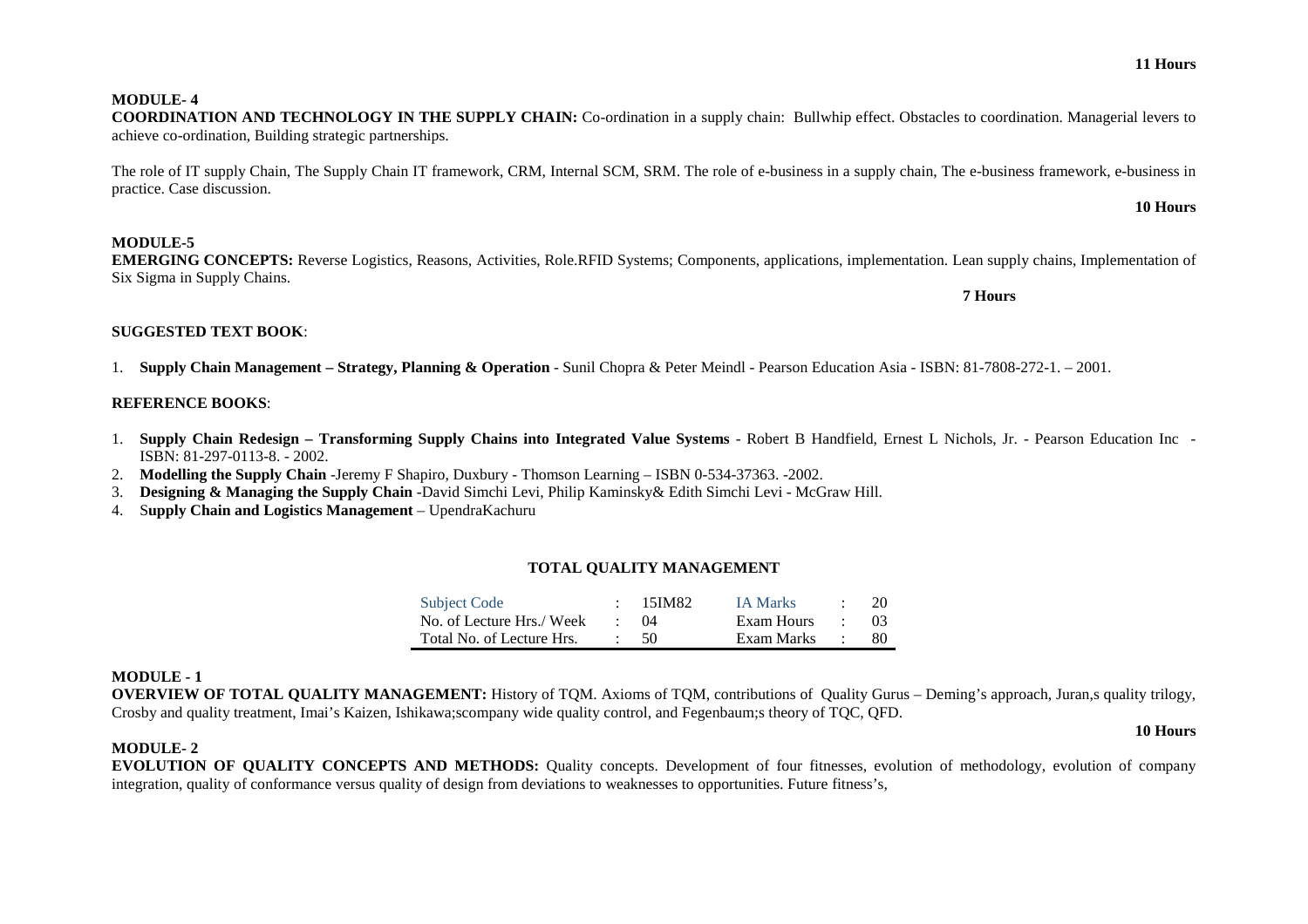### **MODULE - 3**

**FOCUS ON CUSTOMERS**; Change in work concept marketing, and customers.

**CONTINUOUS IMPROVEMENT:** Improvement as problem solving process; Management by process, WV model of continuous improvement, process control, process control and process improvement, process versus creativity.

**REACTIVE IMPROVEMENT:** Identifying the problem, standard steps and tools, seven steps case study, seven OC tools.

#### **10 Hours**

**10 Hours**

### **MODULE– 4**

**PROACTIVE IMPROVEMENT:** Management diagnosis of seven steps of reactive improvement. General guidelines for management diagnosis of a QI story, Discussion on case study for diagnosis of the seven steps. Proactive Improvement; Introduction to proactive improvement, standard steps for proactive improvement, semantics, example-customer visitation, Applying proactive improvement to develop new products- three stages and nine steps.

**TOTAL PARTICIPATION:** Teamwork skill. Dual function of work, teams and teamwork, principles for activating teamwork, creativity in team processes, Initiation strategies, CEO involvement Example strategies for TQM introduction

### **MODULE– 5**

 **INFRASTRUCTURE FOR MOBILIZATION:** Goal setting (Vision/ Mission), organization setting, training and E education, promotional activities, diffusion of success stories, awards and incentives monitoring and diagnosis, phase-in, orientation phase, alignment phase, evolution of the parallel organization.

**HOSHIN MANAGEMENT:** Definition, phases in hoshin management-strategic planning (proactive), hoshin deploymentHoshin management versus management by objective,

**SOCIETAL NETWORKING:** Networking and societal diffusion – Regional and nationwide networking, infrastructure for networking, openness with real cases, change agents.

### **TEXT BOOKS:**

- 1. **A New American TQM Four Practical Revolutions in Management** Shoji Shiba, Alan Graham and David Walden Productivity Press, Portlans (USA) -1993.
- 2. **Management for Total Quality** N Logothetis- Prentice Hall of India, New Delhi 1994.(1<sup>st</sup> Chapter)

#### **REFERENCE BOOK:**

- 1. **The Quality Improvement Hand Book** -Roger C Swanson Publisher Vanity Books International, New Delhi 1995.
- 2. **Total Quality Management** Kesavan R I K International Publishing house Pvt. Ltd 2008.

**10 Hours**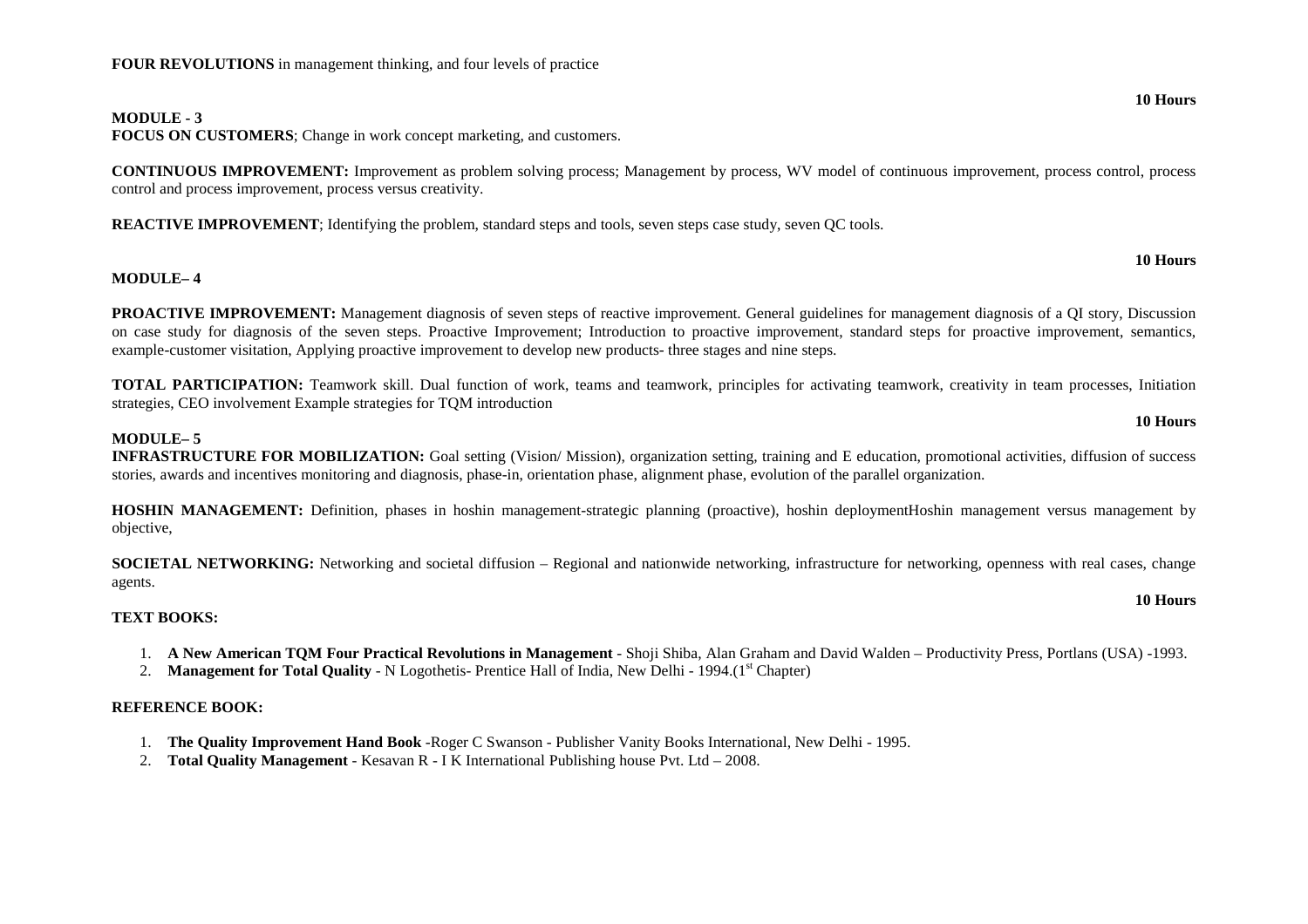# **PROFESSIONAL ELECTIVE**

# **JUST IN TIME MANUFACTURING**

Subject Code : 15IM831 IA Marks : 20 No. of Lecture Hrs./ Week : 03 Exam Hours : 03 Total No. of Lecture Hrs.  $: 40$ 

Exam Marks: 80

# **MODULE 1**

 **JIT-AN INTRODUCTION:** Speed of JIT movement, the new production system research association of Japan, some definitions of JIT, core Japanese practices of JIT, enabling JIT to occur, basic element of JIT, benefits of JIT.

**MODERN PRODUCTION SYSTEM:** Key feature of Toyota's production system, basic framework of Toyota production system. **KANBAN SYSTEM** – other types of kanban's, kanban rules, determining the number of kanban's in Toyota production system. **Hours** 

## **MODULE 2**

 **PRODUCTION SMOOTHING IN TOYOTA PRODUCTION SYSTEM:** production planning, production smoothing, adaptability to demand fluctuations, sequencing method for the mixed model assembly line to realize smoothed production. EDP system for support of the Toyota Production system.

**GLOBAL IMPLEMENTATION OF JIT:** JIT in automotive industry, JIT in electronics, computer, telecommunication and instrumentation, JIT in process type industry, JIT in seasonal demand industry, other manufacturing industries, conclusion. 8 **Hours** 

### **MODULE 3**

 **JIT IMPLEMENTATION SURVEYS:** JIT implementation in US manufacturing firms-analysis of survey results, just in time manufacturing industries, just in time production in West Germany, just in time productionin Hong Kong electronics indu8stry, conclusion.

**DESIGN, DEVELOPMENT AND MANAGEMENT OF JIT MANUFACTURING SYSTEMS:** plant configurations and flow analysis for JIT manufacturing, comparison of JIT's "demand pull" system withconventional "push type" planning and control systems, quality management system for JIT, product design for JIT human resource management in JIT, flexible workforce system at Toyota.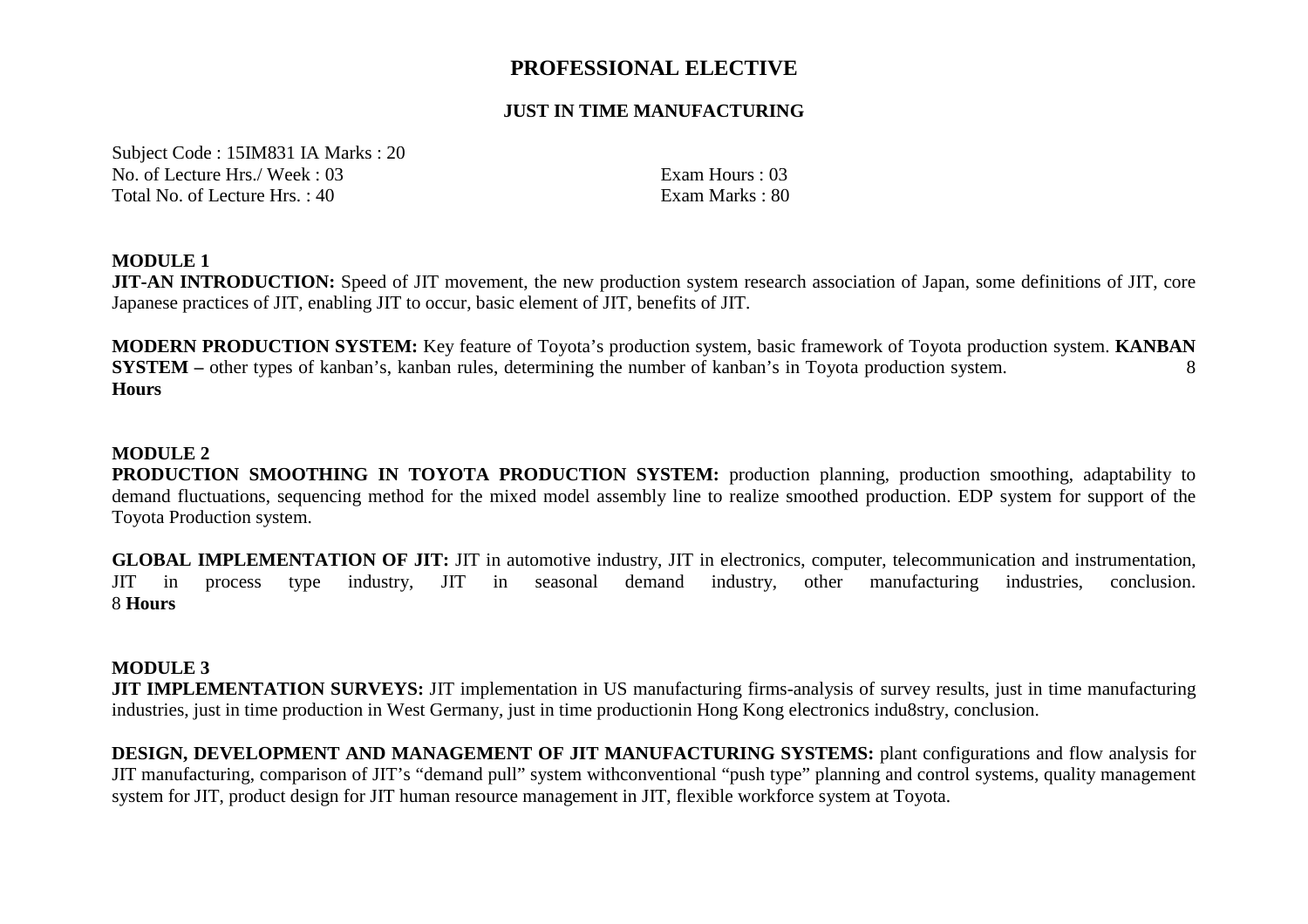# 8 **Hours MODULE 4**

 **SUPPLY MANAGEMENT FOR JIT:** JIT purchasing-the Japanese way, some studies in JIT purchasing, experience of implementation organizations, surveys of JIT purchasing, buyer-seller relationship in JIT purchasing, Quality certification of suppliers in JIT purchasing, some problems in implementation of JIT purchasing, reduction freight costs in JIT purchasing, monitoring supplier performance for JIT purchasing, audit in JIT purchasing, implementation of JIT to international sourcing. 8 **Hours** 

# **MODULE 5**

 **FRAMEWORK FOR IMPLEMENTATION OF JIT:** Implementation risk, risks Due to inappropriate understanding of JIT, risks due to technical, operational and people problems, risks associated with kanban system, some important activities to be performed during implementation, steps in implementation, a project work to approach to implementation, conclusion. 8 **Hours** 

## **TEXT BOOKS:**

1. **Just In Time Manufacturing** - M.G. Korgaonker – Macmillan India Ltd.- 1992

2. **Japanese Manufacturing Techniques -** Richard J. Schonberger - The Free Press – Macmillan Pub. Co., Inc. New York - 1988.

# **AUTOMATION IN MANUFACTURING**

| Course        | Code       | Credits | L-T-P       | Assessment |     | Exam     |
|---------------|------------|---------|-------------|------------|-----|----------|
|               |            |         |             |            |     | Duration |
| Automation In | 15IM/IP832 |         | $3 - 0 - 0$ | <b>SEE</b> | CIA | 3 Hrs    |
| Manufacturing |            |         |             | 80         | 20  |          |

### **Course Learning Objectives**

| $CLO-1$ | To understand the concepts of automation in manufacturing systems             |
|---------|-------------------------------------------------------------------------------|
| $CLO-2$ | To impart the knowledge of a line balancing and assembly systems              |
| $CLO-3$ | To explore the idea of robotics and understand the computerized manufacturing |
|         | planning                                                                      |
| $CLO-4$ | To gain the knowledge of automated inspection and shop floor control          |
| $CLO-5$ | To understand the concepts of additive manufacturing and latest trends in     |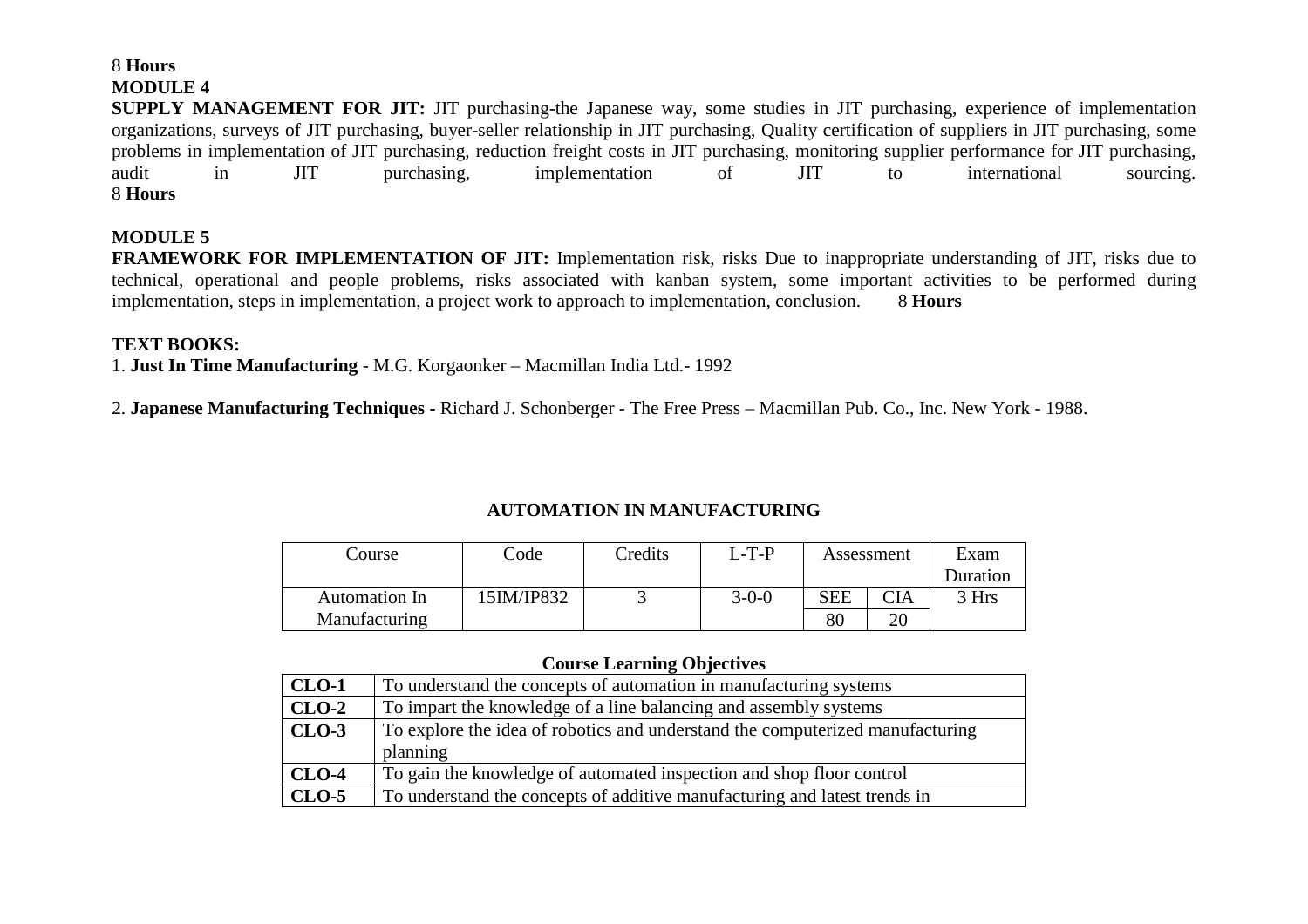manufacturing

# **Module -1**

 **Introduction:** Production system facilities, Manufacturing support systems, Automation in production systems, Automation principles &strategies

 **Manufacturing Operations:** Manufacturing operations, Product/production relationship, Production concepts and Mathematical models &costs of manufacturing operations. Problems on mathematical models **8 Hrs**

### **Module -2**

 **Line Balancing:** Methods of line balancing, Numerical problems on largest candidate rule, Kilbridge's and Wester's method, and ranked positional weights method, computerized line balancing methods.

**Automated Assembly System:** Design for automated assembly, types of automated assembly system, Parts feeding devices, Analysis of single and multi station assembly machines.

# **Module -3**

 **Computerized Manufacture Planning and AGVS:** Computer aided process planning (CAPP), Retrieval and Generative systems, and benefits of CAPP. Material requirement planning, Inputs to MRP system, working of MRP, Outputs and benefits. Automated Guided Vehicles System: Applications, Guidance and routing,

**Industrial Robotics:** Definition, Robot anatomy, Joints and links, Robot configurations, Robot control systems, Accuracy and repeatability, End effectors, Sensors in robotics. Industrial robot applications: Material handling, Processing, assembly and inspection. **9Hrs** 

# **Module -4**

 **Inspection Technologies:** Automated inspection, coordinate measuring machines construction, Operation &programming, Software, application &benefits, Flexible inspection system, Inspection probes on machine tools, Machine vision, Optical inspection techniques & Non-contact Nonopticalinspection technologies.

**Shop Floor Control and Automatic Identification Techniques**: Shop floor control, Factory data collection system, Automatic identification methods, Bar code technology, Automatic data collection systems. An Introduction to QR Code Technology 9 **Hrs** 

# **Module -5**

**Additive Manufacturing Systems**: Basic principles of additive manufacturing, Slicing CAD models for AM, Advantages and limitations of

# **8 Hrs**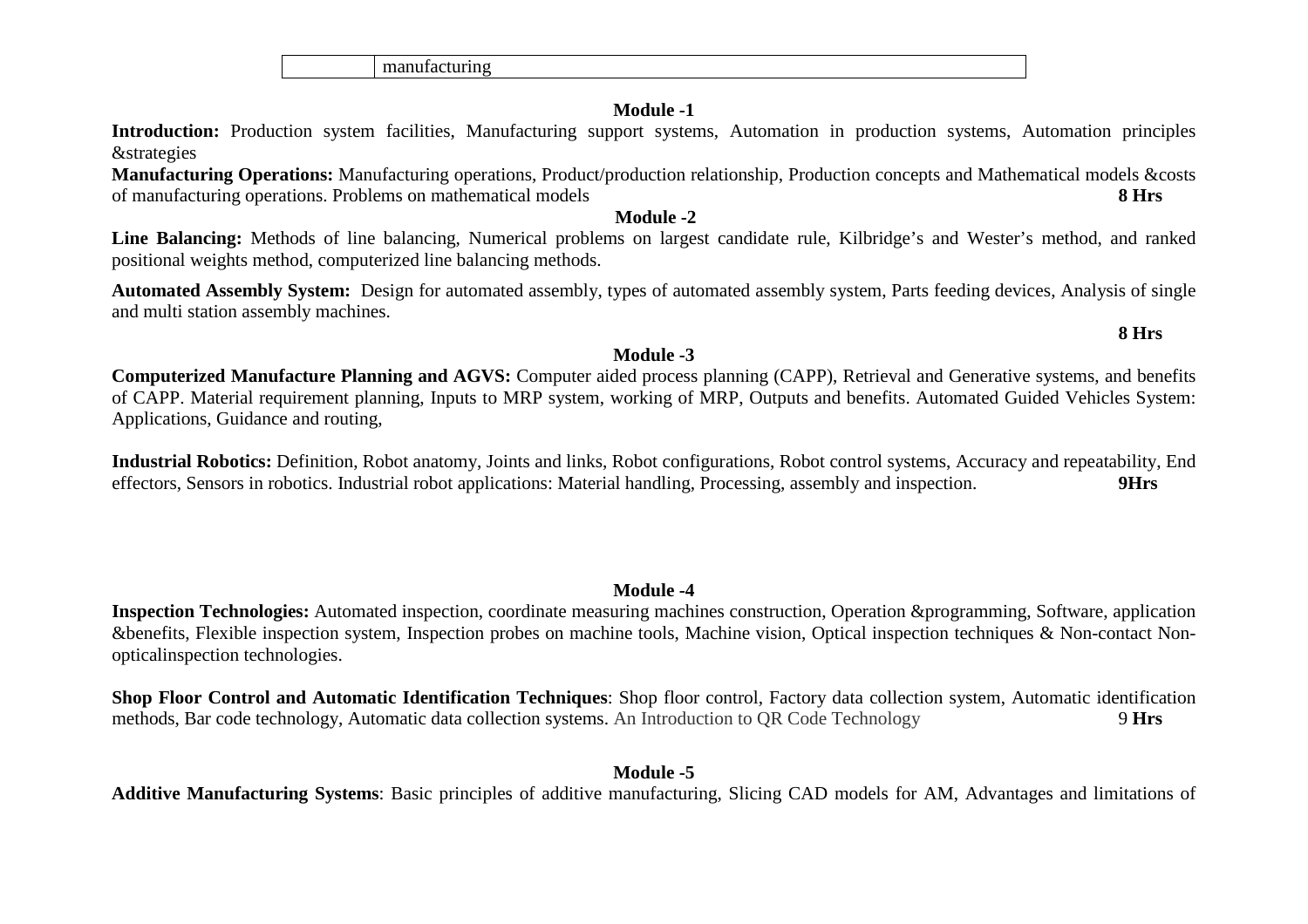AM technologies, Recent trends in manufacturing, Hybrid manufacturing.

**Future of Automated Factory:** Trends in manufacturing, the future automated factory, Human workers in future automated factory, Social impact. **8 Hrs**

# **Text Books:**

- 1. Automation, Production Systems and Computer-Integrated Manufacturing, by Mikell P Groover, 3rd Edition, 2009, PHI Learning.
- 2. Automation, Production Systems and Computer-Integrated Manufacturing, by Mikell P Groover, 1999, Prentice-Hall of India.
- 3. CAD / CAM Principles and Applications by P N Rao, 3rd Edition, 2015, TataMcGraw-Hill.
- 4. Additive Manufacturing Technologies: Rapid Prototyping to Direct Digital Manufacturing, 2nd Ed. (2015), Ian Gibson, David W. Rosen, Brent Stucker
- 5. "Understanding Additive Manufacturing"**,** Andreas Gebhardt, Hanser Publishers, 2011

# **Reference Books:**

- 1. Systems Approach to Computer-Integrated Design and Manufacturing by Dr.Nanua Singh,Wiley, 1996.
- 2. CAD/CAM/CIM P. Radhakrishnan, S. Subramanyan, U.Raju, New Age International Publication Revised Third Edition 2007.

# **Course Outcome**

.

# **After studying this course, students will be able to:**

| $CO-1$ | Explain the basics of productions, automation system and manufacturing operations.<br>Solve the simple problems on mathematical model. |
|--------|----------------------------------------------------------------------------------------------------------------------------------------|
| $CO-2$ | Analyze and solve problems on line balancing                                                                                           |
| $CO-3$ | Explain CAPP and MRP system and analyze the AGVS                                                                                       |
| $CO-4$ | Understand the inspection technologies and shop floor control                                                                          |
| $CO-5$ | Explain the modern trends in additive manufacturing and automated factory                                                              |

# **LEAN MANUFACTURING** $I$ A Marks  $20$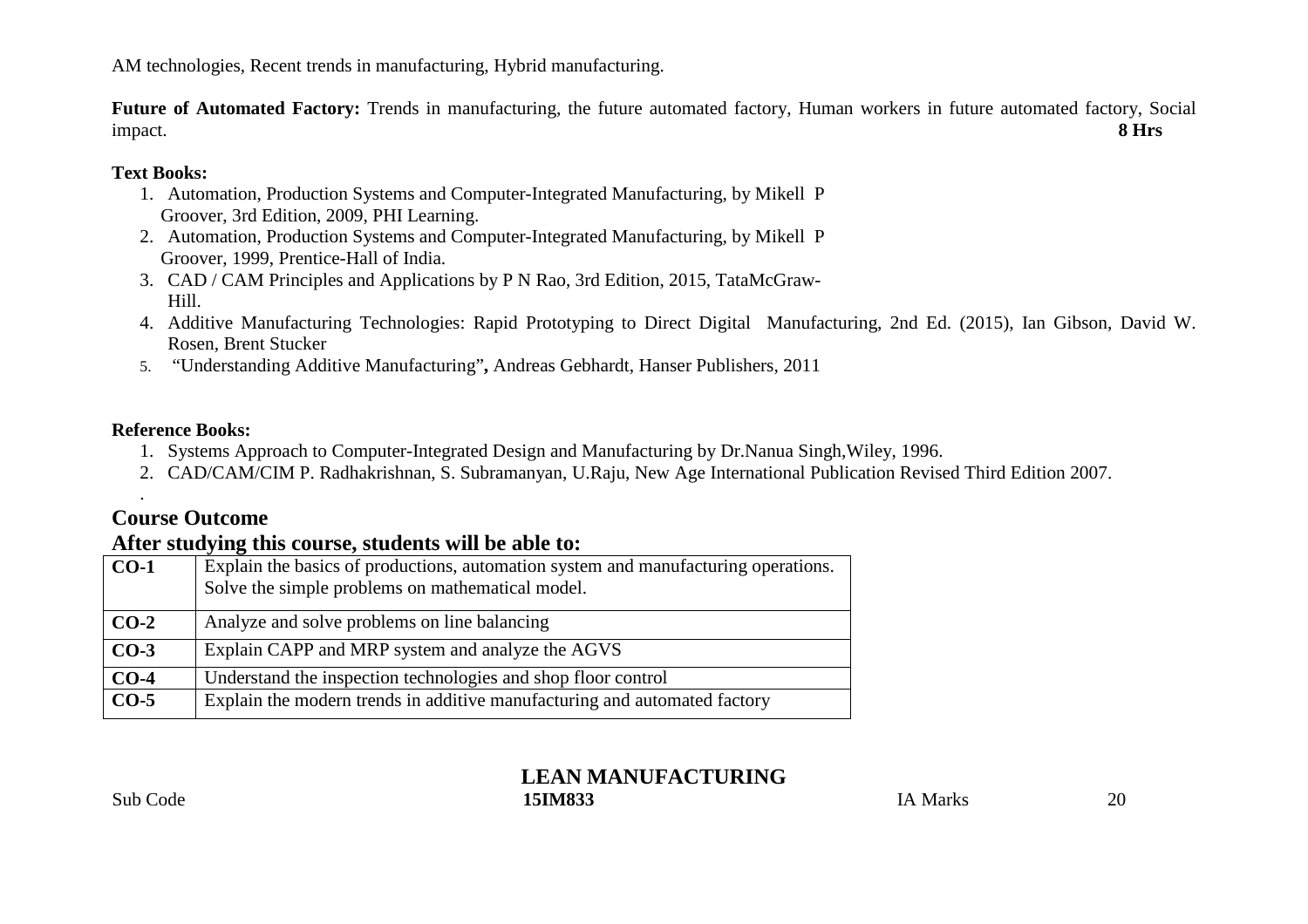| No.<br>Lecture<br>Hrs/week<br>- OT | J4 | xam<br>Hour   | 03 |
|------------------------------------|----|---------------|----|
| Total<br>ecture<br><b>Hrs</b>      | ЭU | Mark.<br>Exam | 80 |

## **Course objectives:**

- **1.** To enable students to design a globally competitive manufacturing organization using lean manufacturing principles;
- **2.** To develop the skills to implement lean manufacturing in industry and manage the change process to achieve continuous improvement of efficiency and productivity.

# **UNIT – 1**

  **Just in time production system**. JIT Logic -Pull system Japanese approach to production elimination of waste - JIT implementation requirements JIT application for job shops, Case studies

**Kanban system:-**Kanban rules, supplier Kanban and sequence schedule used by supplier, Monthly information & daily information. Later replenish system by Kanban sequenced withdrawal P system by sequence schedule table -problems & counter measures in applying Kanban system to subcontractors -Supplier Kanban circulation in the paternal manufacturer -structure of supplier Kanban sorting office.

# **10 Hours**

# **UNIT – 2.**

The rise of mass production: The rise & fall of Mass Production Mass production, work force, organization, tools, product –logical limits of mass production, Sloan as a necessary compliment to Ford. Case study:- Rouge Production Plant.

**The rise of lean production**: - Birth place, concrete example, company as community, Final assembly plant, product development and $10$ engineering. Changing customer demand, dealing with the customer and future of lean production **Hours**

# **UNIT-3**

**Shortening of production lead times** -reduction of setup times, practical procedures for reducing setup time.

**Standardization of operations**.Machine layout, multi-function workers and job rotation. Improvement activities to reduce work force and increase worker morale -foundation for improvements**10 Hours**

# **UNIT – 4**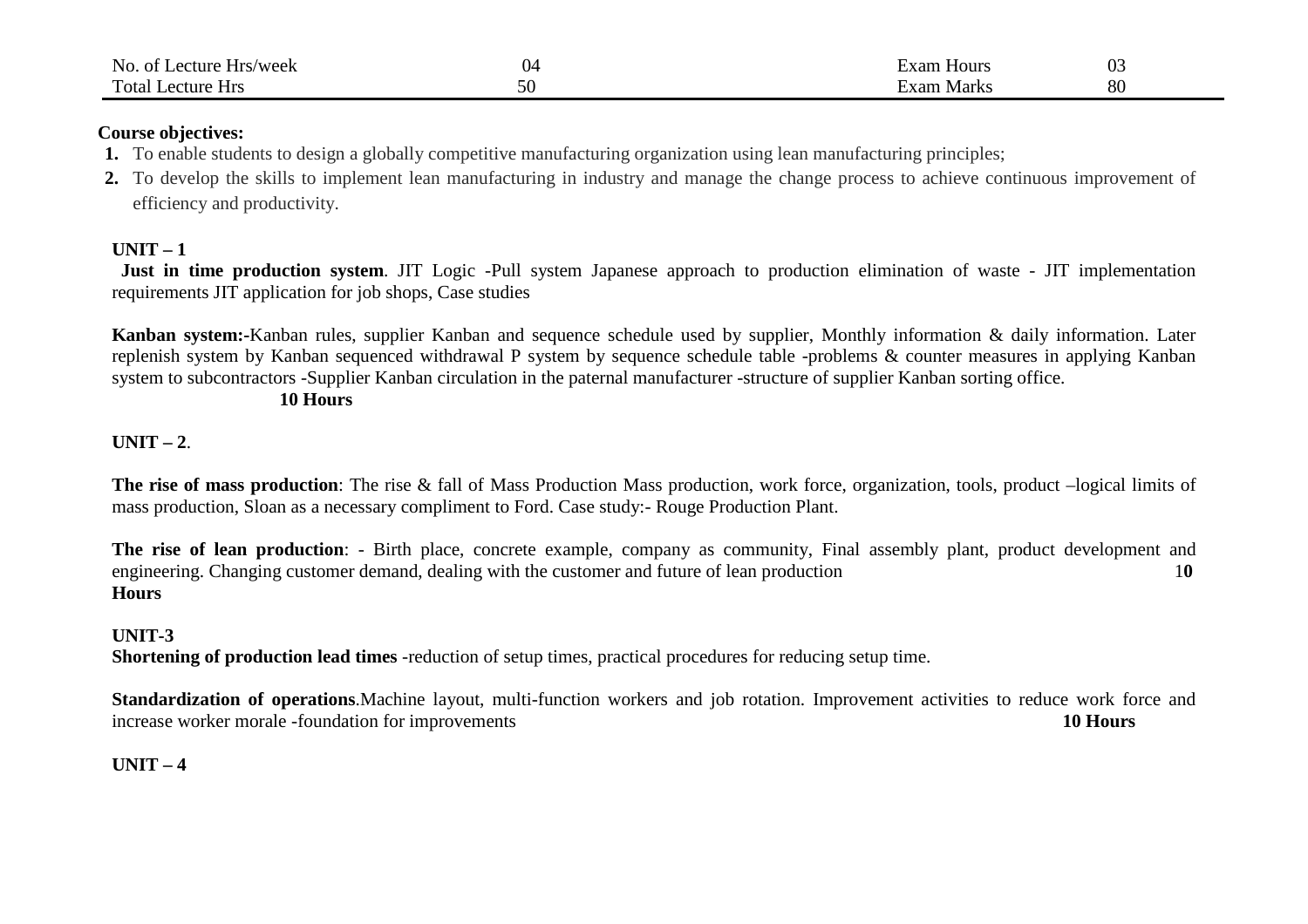**Elements o( lean production viz G M Framingharn** -Toyota Takaoka Mass Production V /s lean production, diffusing lean production.

**Managing lean enterprise**:- Finance, Career ladders, geographic spread and advantages of global enterprise. 1**0 Hours**

# **UNIT – 5**

**Six sigma concepts:** History, definitions, Statistical definitions, quality levels, Technical aspects, Six sigma for all: benefits to organizations, customers, suppliers and employers, Design for Six Sigma, DMAIC principles, DMADV principles, merits and demerits **10 Hours** 

## **REFERENCE BOOKS:**

- 1. **Productions and Operations Management** ChaselAquilino 10th Edition.
- 2. **Toyoto Production System -An integrated approach to Just in Time** Yasuhiro Monden, Engineering aild Management Press -Institute of Industrial Engineers – 1983.
- 3. James P Womack, Daniel T Jones, and Daniel Roos, **"The Machine that changed the World. The Story of Lean Production** -Harper Perennial edition published 1991.
- 4. **Quality Function Development** James Bossert ASQC Press 1991.
- 5. **Straight talk on design of experiments** Launshy and Weese.
- 6. **Quality control**: Kulkarni V A &Bewoor A K, Wiley India.

### **AUTOMOBILE ENGINEERING**

| Subject Code                | 15IM834 | No. of Credits    | $: 3 - 0 - 0$ |
|-----------------------------|---------|-------------------|---------------|
| No. of Lecture Hours / Week | 03      | <b>Exam Hours</b> |               |
| Total No. of Lecture Hours  | 40      | Exam Marks        | 80            |

# **COURSE OBJECTIVES**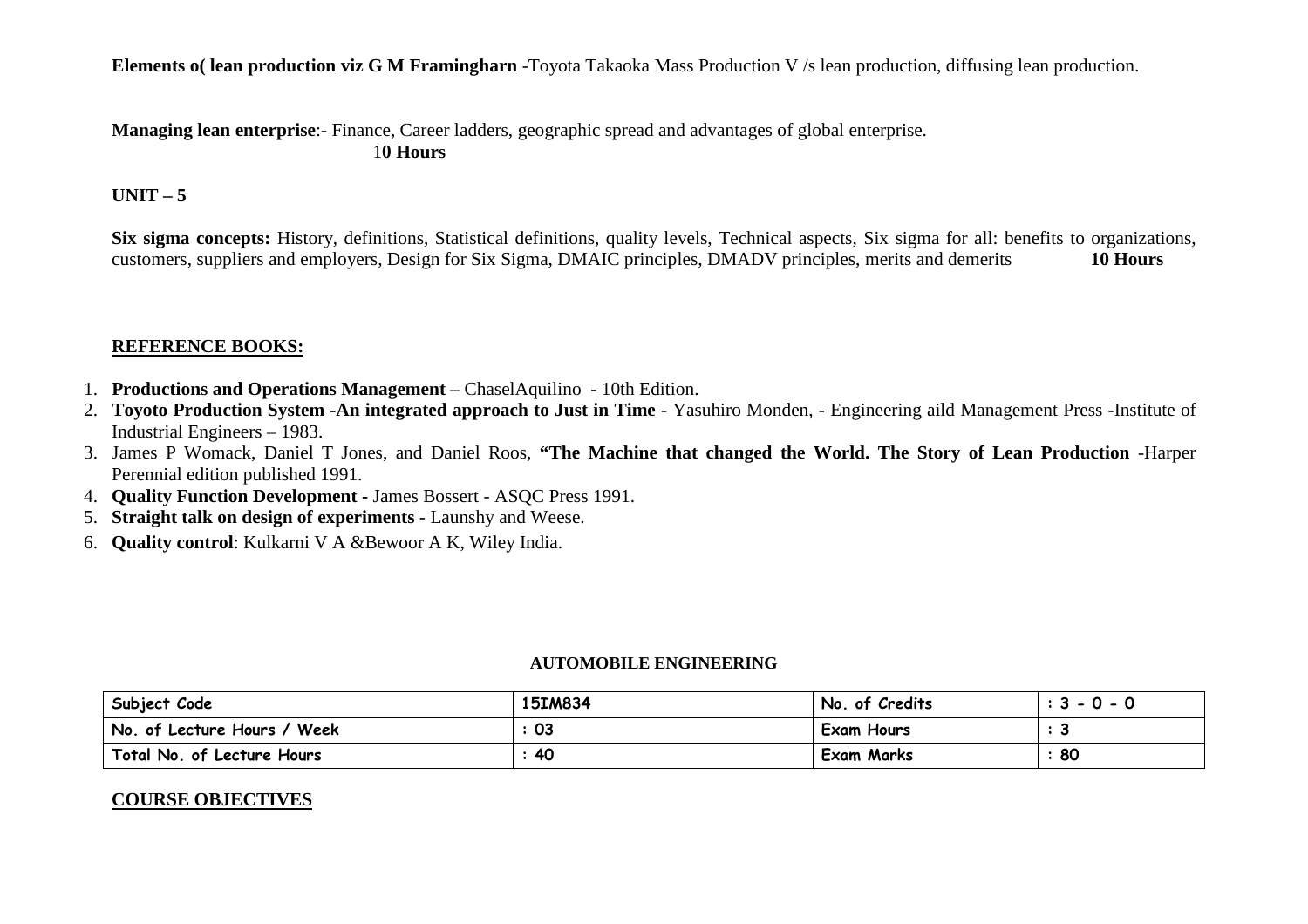- 16.To identify and name the various parts of an automobile.
- 17.To recognize the effects and types of Superchargers and Turbochargers.
- 18.To identify the various components of an Ignition System and know their functions
- 19.To describe the Transmission system and know the use .
- 20.To explain the modes of power transmission and indicate the types of braking

### **UNIT-1**

 **Engine Components and Cooling & Lubrication systems:** cylinder - arrangements and their relatives merits, cylinder Liners, Piston rings, connecting rod, crankshaft, valves, cooling requirements, Methods of cooling- lubrication system and Different lubrication methods.

# **UNIT – <sup>2</sup>**.

**Super Chargers And Turbochargers**: Naturally aspirated engines, Forced Induction, Supercharging of SI Engines and CI Engines, Effects of supercharging on performance of the engines, supercharging limits. Methods of supercharging, Types of superchargers, Turbocharger construction and operation.

**UNIT – <sup>3</sup> Ignition Systems**: Introduction, Requirements of an ignition system, Battery Ignition systems components of Battery Ignition systems, magneto Ignition system- rotating armature type, rotating magnet type, Electronic Ignition system

# **UNIT – <sup>4</sup>**

 **Transmission Systems**: General arrangement of clutch, Principle of friction clutches, Torque transmitted, Constructional details, and Single plate, multiplate and centrifugal clutches.

**Gear Box -** Principle of gear box, Sliding mesh gear box, constant mesh gear box, synchromesh gear box and Epicyclical gear box, over drives, fluid coupling and torque converters, principle of automatic transmission

# **UNIT – <sup>5</sup>**

**Drive To Wheels:** Propeller shaft, universal joints, differential, rear axle drives, Hotchkiss and torque tube drives, steering geometry, power steering, **Brakes:** Types of brakes, Disk brakes, drum brakes, Hydraulic brakes and Air brakes, Antilock -Braking systems, purpose and operation of antilock-braking system

**08Hrs**

### **08 Hrs**

**08 Hrs**

### **08Hrs**

# **08Hrs**